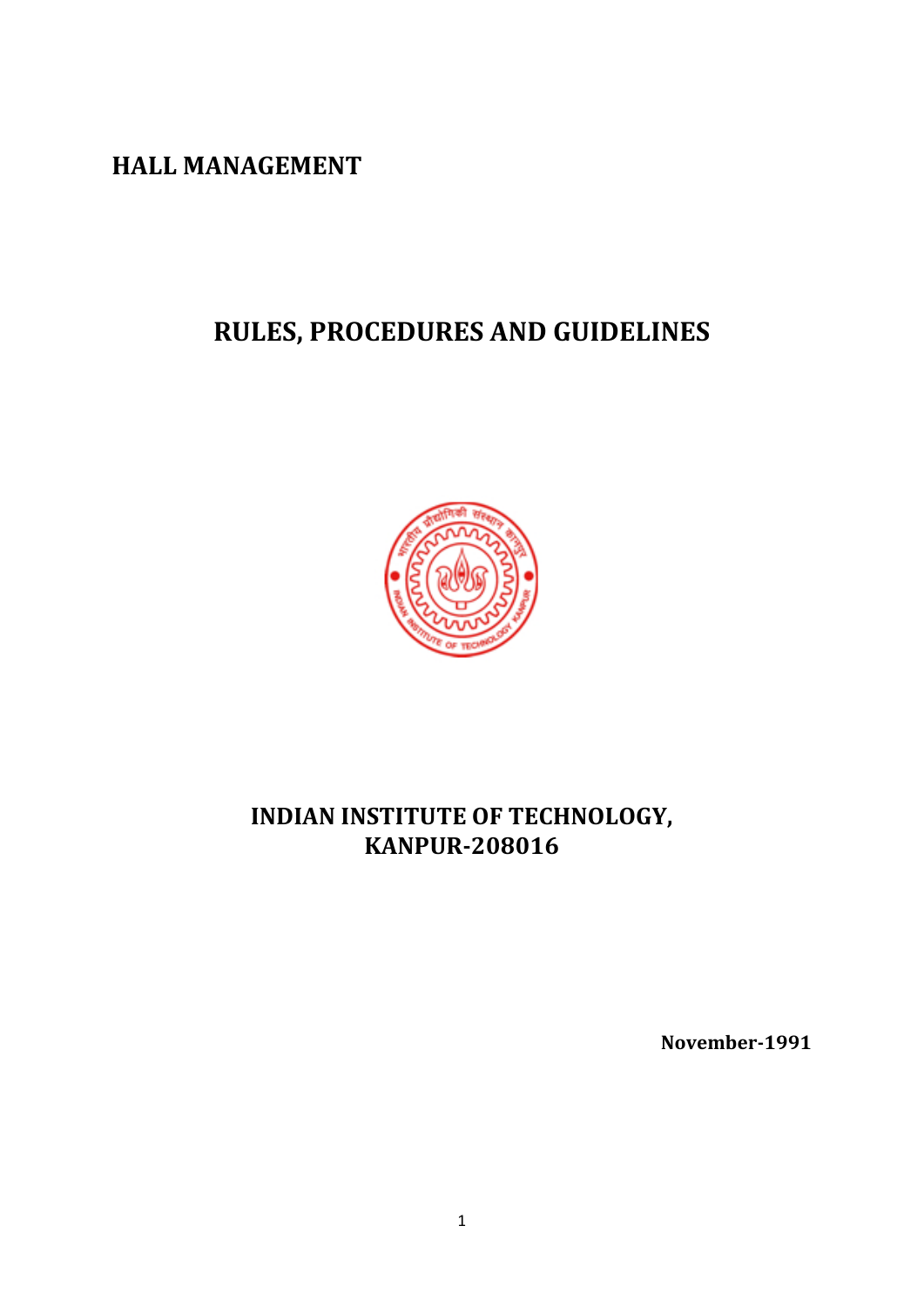#### **CONTENTS**

#### **PART A: MATTERS PERTAINING TO STUDENTS AND MANAGEMENT BY WARDENS**

- AI. Guidelines for Management of Halls.
- AII. Rules and procedure for accommodating non- students
- AIII. Accounting Procedure
- AIV. Duties and Responsibilities of Hall Clerk and Part- time persons

#### **PART B: MATTERS PERTAINING TO MESS EMPLOYEES**

- BI. Agreement- Mess worker issues
- BII. Service Rules for Mess employee
- BIII. Leave/Vacation Rules for Mess employees
- BIV. Benefits granted to Mess employees by C. O. W. (not covered by Service Rules)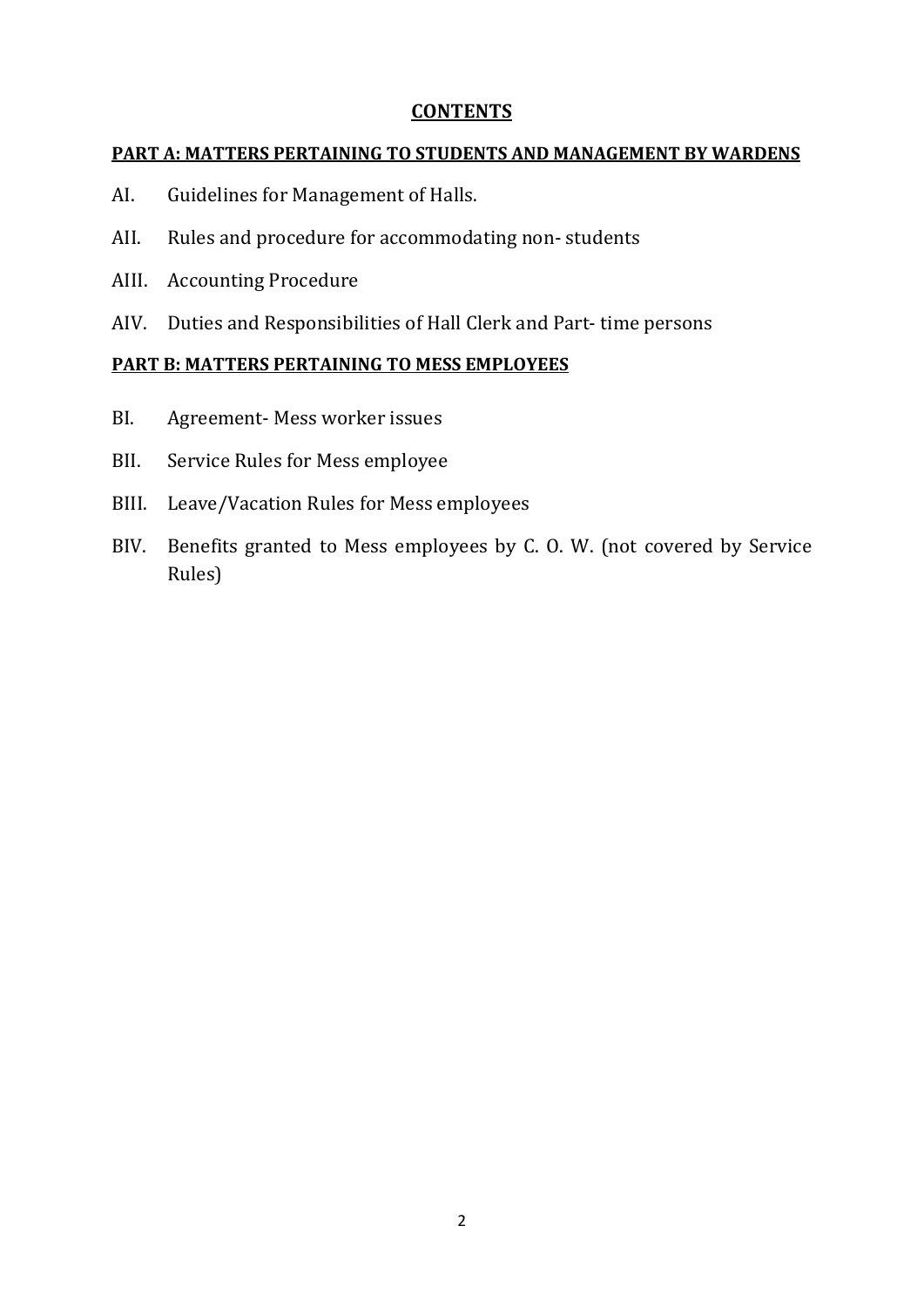# **PART A: MATTERS PERTAINING TO STUDENTS AND MANAGEMENT BY WARDENS**

# **AI- GUIDELINES FOR THE MANAGEMENT OF HALLS**

### **(Accepted by Senate in 2nd Meeting 1986-1987)**

#### **INTRODUCTION**

IIT Kanpur is a residential Institute, which requires that all registered students be residents. This commits the institute to maintaining an adequate number of halls, and operating them in a manner reflecting the objectives and values of its educational programme.

The responsibility for the administration of the Halls is vested, by the Director, in faculty members designed as Wardens. Such an assignment, which may be given to any faculty member, is part of the duty of the teaching staff.

The Senate, uploading the principle of required residence, lays down the framework which guides the functioning of Halls and the conduct of the residents. This academic body is thus concerned with the proper operation of residential facilities. A representative of the wardens is an ex-officio member of the Senate.

Residents are required to cooperate with the Wardens(s) in the running of the Hall. They must respect his/her authority in the execution of operational detailsroom allocation, fixing of schedules for payments, assessment of loss or damage to property assignment of duties to Hall Staff etc. They must abide by the norms of conduct and discipline applicable in the Institute and follow any regulation specifically laid down regarding conduct in the Hall. For infraction of discipline the warden is the immediate concerned authority. His/her responsibility in all such matters is to the Director, and not to civil authorities outside the Institute.

Failure to comply with the requirements and procedures applicable to residents may lead to disciplinary action which may include a review of individual's status as a student. The Senate approves of the application of academic sanctions- withholding of grades, withdrawal of permission to appear in examinations cancellation of registration, etc. in connection with breaches of Hall regulations.

Wardens who are teachers are charged both with the efficient administration of the Halls and with promoting the educational development of the students residents. The students should be encouraged to participate in the matters concerning running of the Hall, to the maximum extent feasible, without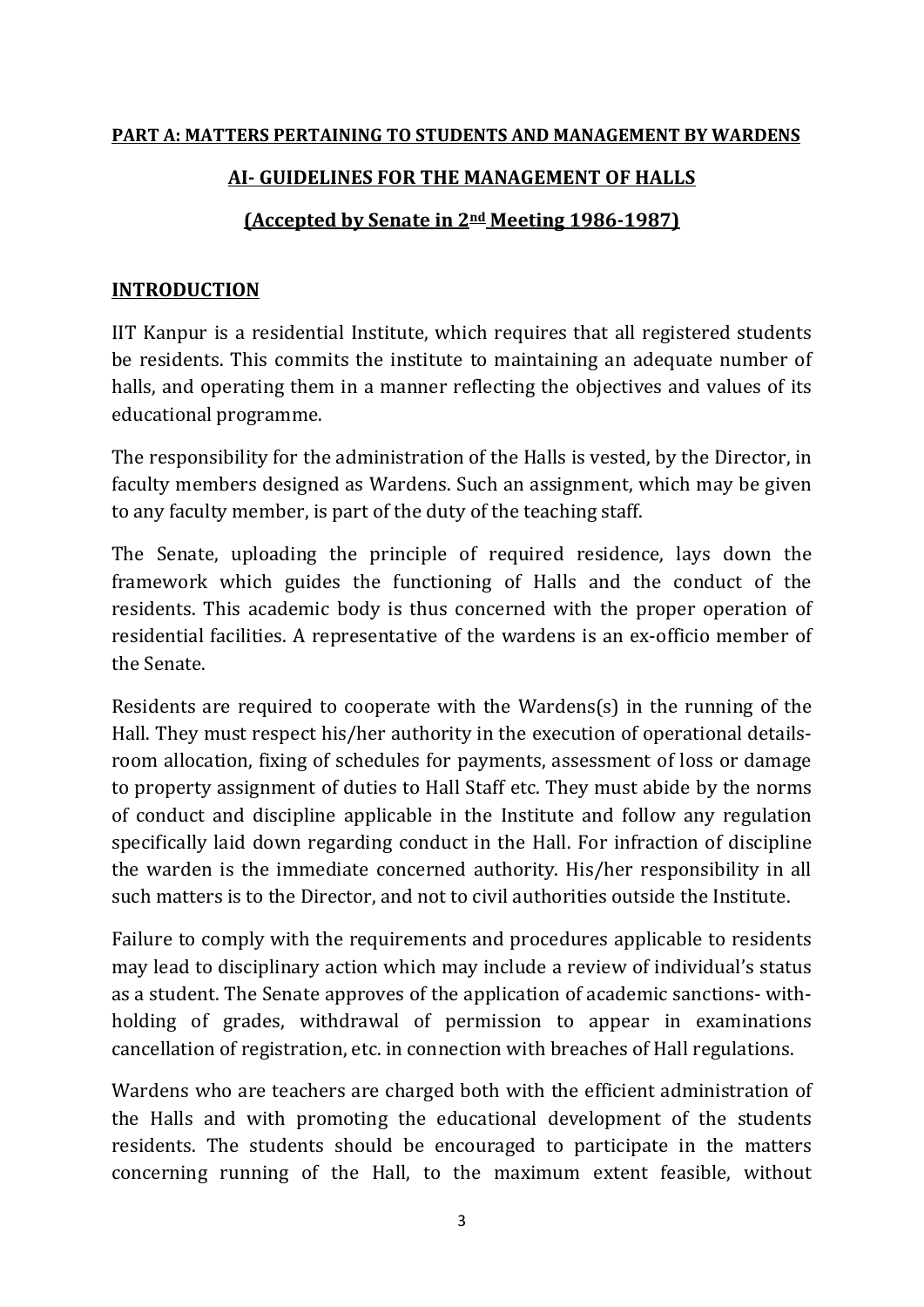hampering the warden's freedom to take necessary day-to-day execute decisions. Committee(s) adequately representing all sections of the resident body should be constituted, to advise and assist the wardens in all matters. Power in various spheres should be delegated to these committees, as found appropriate. The responsibility for ensuring that all such committees function in the best interests of the residents, and of the Institute, rests with the warden. Fostering a healthy degree of student involvement and participation is as much a part of the Warden's task as is the efficient running of the Mess and other facilities.

The above frameworks of objectives and directives shall guide the interpretation and implementation of the following guidelines and procedures for the Hall of Residence.

1. IIT Kanpur is a residential Institute and all registered students hereinafter referred to as 'residents' shall reside in the Institute Halls of Residence. All residents shall reside in the Hall to which they are assigned.

In exceptional cases the Director may permit a resident to reside with his or her parent or local guardian provided he or her pays full seat rent such other dues as may be prescribed from time to time. No part-time student shall be provided accommodation on Campus.

- 2. Allocations of Halls and allotment of rooms therein will be made by the Warden as per decisions arrived at in the Hall Management Council.
- 3. (a) Anyone allotted a room in the Hall Shall join the Hall Mess. However, the warden may exempt an individual from joining the mess on medical grounds for specified period.

(b) During vacations messes in one or two Halls will function depending upon the need. The messes of Hall IV and V will function as far practicable. The residents will have to join one of these messes. The mess of Hall of residence for Girls will also function during vacations. No other arrangement will be permitted.

- 4. Change of Halls of Residence will be permitted by both the concern wardens. This permission will be subject to any policy decision taken in this regard by the H. M. C.
- 5. At the time of a student's admission to the Hall of Residence, his/her parent/guardian may appoint, in writing, a local guardian who is authorized to act on his/her behalf. The list of all local guardians shall be kept in the appropriate offices of the Institute.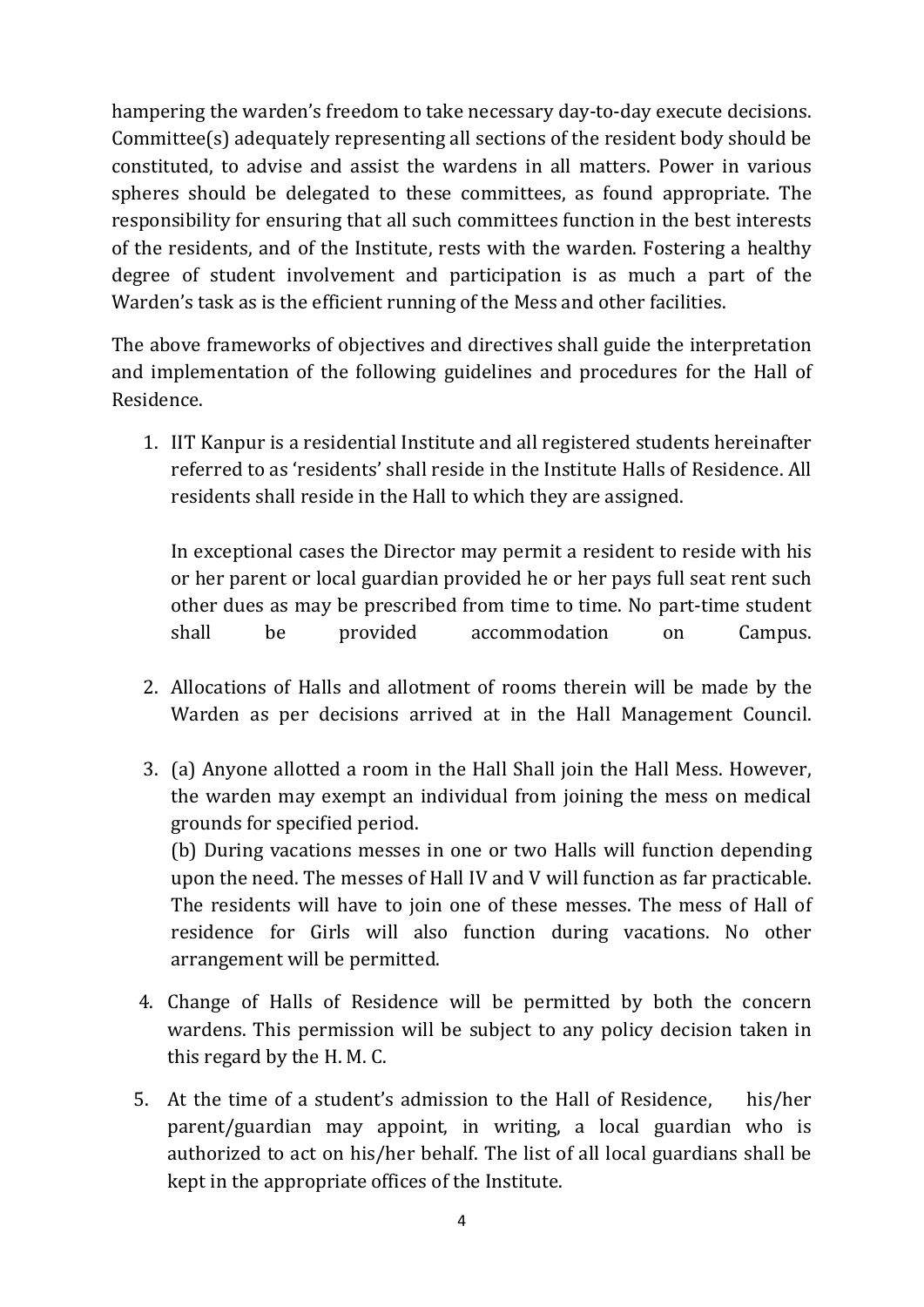# **RULES AND PROCEDURES IN HALLS**

1. Notwithstanding the provisional allotment, occupation of rooms will be permitted only after the resident furnishes proof of having paid all previous arrears, if any, and the mess advance. In general postgraduate, M. Sc. 2- year and other UG students beyond IInd year will be allotted single seated rooms. However, this cannot be claimed as a matter of right. All residents and others who cannot be accommodated in single- seated rooms shall be allotted doubleseated rooms. This will further be subjected to the policy decision taken by H. M. C.

2. Residents will be personally responsible for the safe upkeep of the furniture and other items supplied to them in the rooms. They will be charged for any damage and loss caused by design or negligence during their occupancy.

3. All Hall dues shall be deposited in the Hall Office by cheque. However at the time of registration the dues will be accepted in cash only.

4. The extras over and above the basic menu will be provided only on purchase of coupons in advance.

5. Every resident must pay the mess bill by the due date announced by the wardens. The wardens will take steps to announce the mess bill within 3 weeks of the end of the mess-month. Failure to deposit the dues in time may result in fines or such other penalty as the warden may deem fit. The students who do not clear the dues of a month even after 30 days of the due date will have the registration for the semester cancelled unless the warden of the Hall is satisfied with the reasons for non-payment of dues. The notice for cancellation of registration/withdrawal from the semester will be sent to the parents/guardians and the concerned authorities of the institute by the Dean of Students' Affairs on hearing from the concerned Warden.

6. Besides payments of mess dues, regular residents of a Hall will pay establishment charges every month at the rates prescribed from time to time in addition to Rs. 200/- p.a. towards mess establishment payable to the Institute.

7. Receipts in respect of payments of dues and advances must be preserved till the next registration date and produced in original whenever required by the warden or any other authorized official.

8. A resident shall strictly keep to the timings set down for meals.

9. No mattresses, bedsheets, pillows, pillow- covers, towels and curtains etc. will be provided.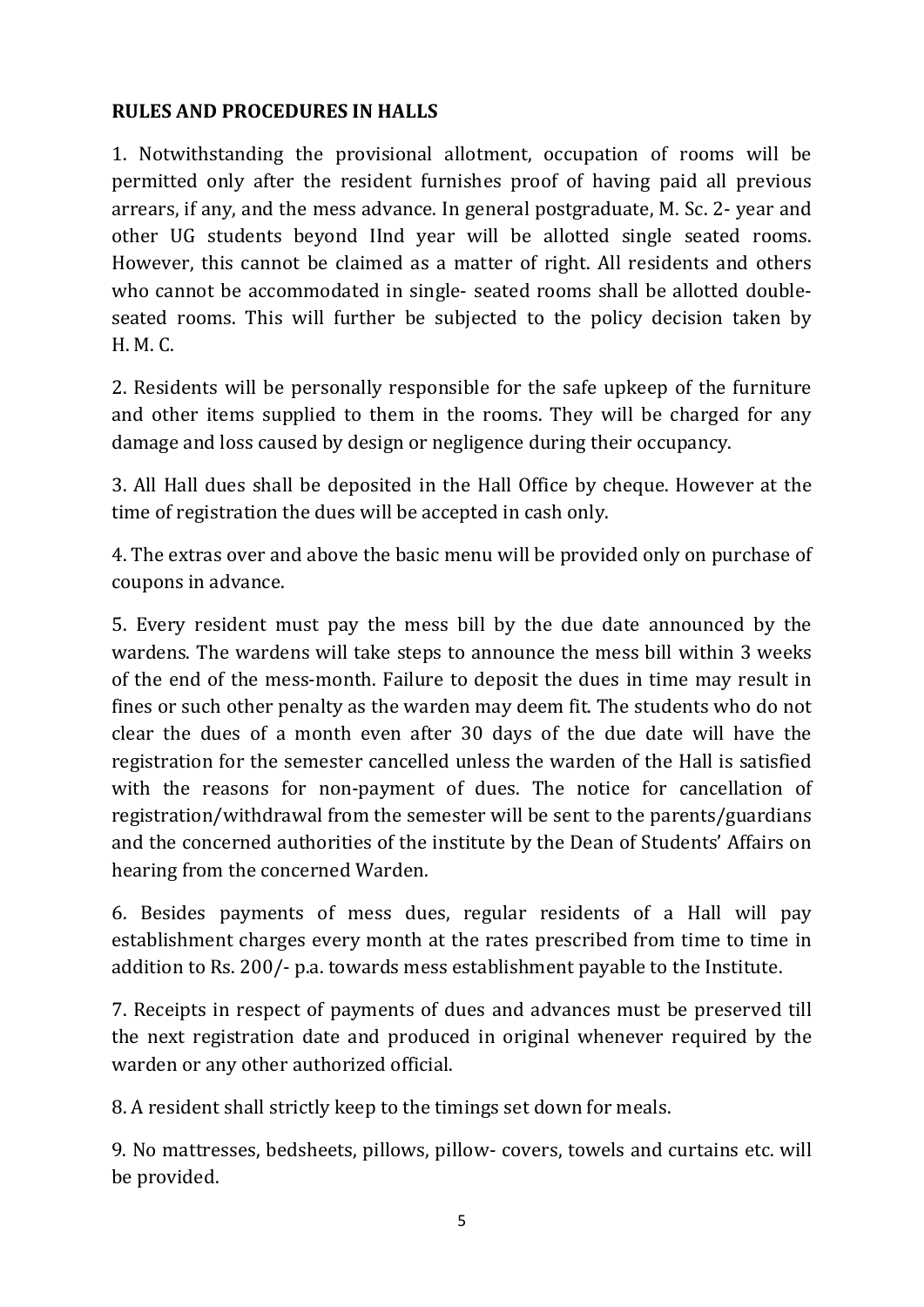10. Residents are not entitled to use any additional electric heating appliances in the rooms. However, this may be permitted on payment of extra charges, as determined by the Wardens and with the prior approval of the Warden.

11. A resident shall be required to vacate the room when leaving on a long vacation/leave – 15 days or more.

12. Fixing posters and pictures or writing on the common walls and disfiguring the walls of the Halls is strictly prohibited. Anybody found doing it will be fined by the Warden. However the places specially provided for posters etc. may be made use of for this purpose if the matters/material is not objectionable. In case any resident fixes posters inside his/her room, he/she will be responsible for any damages.

13. All games/sports activities in the Halls must be with the approval of concerned H. E. C.

14. Residents shall respect the right of each individual to express his/her ideas, pursue his/her interests and follow the style of life most meaningful to him/her.

15. Internal victimization or harassment of anyone who is in a minority position, or is unpopular for any reason, will be treated as a serious offence.

16. Before leaving for an overnight or longer stay off campus, a resident must indicate his/her destination and expected duration of absence in writing to the warden. In the event of unexpected absence from the Hall, the resident must report to the Hall immediately after return.

17. The residents shall not have any guests living in their rooms without prior permission of the warden.

18. To protect the privacy of the residents of the Halls, visitors of the opposite sex are emphatically discouraged in the rooms. However, between 12.00 midnight to 6.00 a.m. the opposite sex visitors are strictly prohibited to enter the residential blocks of the Halls.

19. All residents shall comply with the rules and supplementary rules and byelaws as may be framed from time to time. Ignorance of any of these shall not be accepted as an excuse for its non- observance on the part of a resident. For any violation of the rules and for any act indiscipline, the warden shall take whatever action is deemed necessary at the Hall level. In case of serious offence, he/she shall refer the matter to the Senate Students' Affairs Committee.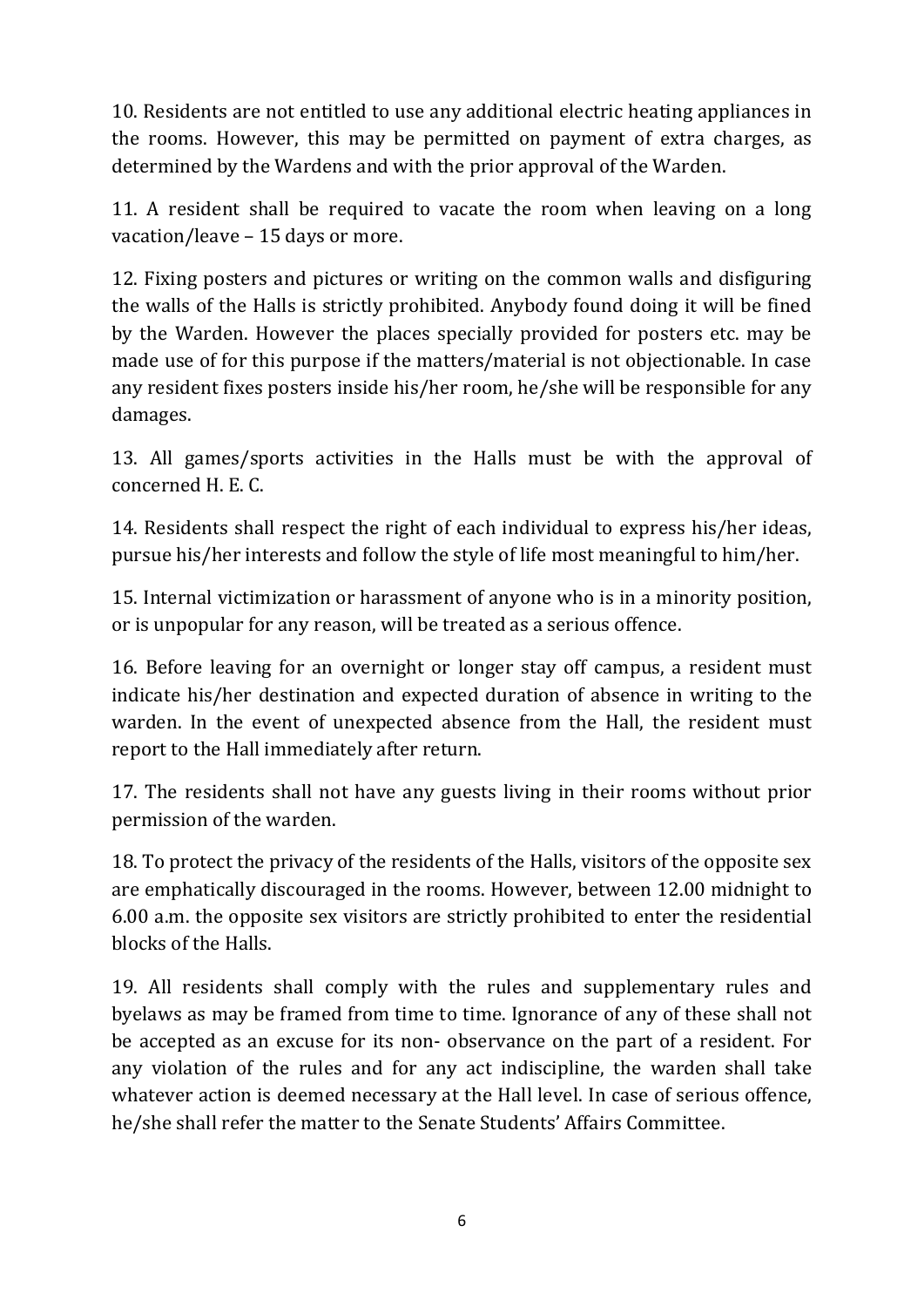# **20. Management of Halls**

1. The authorities and responsibilities concerning policy decision and central administration of mess shall rest with the council of Wardens. The council of Wardens shall comprise of the Chairman nominated by the Director, one member nominated by the Director, two wardens nominated by Hall Management Council (HMC) and three nominees of the Students' Senate. Both the Chairman and member nominees of the Director shall be the ex-wardens. The term of the Chairman and that of the member will be one year. On completion of the term of the Chairman, The member nominee of the Director will become Chairman for a term of one year. The wardens nominated by the HMC will be from amongst the members of HMC. The term of these wardens and of students nominees will be one year. The student nominees shall preferably not be the members of the Hall Executive Council (HEC). The Secretary of the COW will be the officer-in-charge of the Central Hall Office.

2. The authority and responsibility for handling and supervision at the inter hall level of maintenance, general amenities and accounts of the Hall shall rest with the Hall Management Council. The Hall Management Council (HMC) shall consist of Dean of Students' Affairs as ex-officio Chairman, all Wardens, Hall President and Mess Secretary of All Halls, and a nominee of the Presidents, Student Gymkhana. The HMC shall have standing Maintenance Committee and Accounts Committee each of these having 6 to 8 members.

3. Each Hall of residence shall be managed by a Hall level Committee called the Hall executive Committee (HEC). The HEC shall consist of all the Wardens of the Hall, President, Mess Secretary and 3-5 representative of the residents of the Hall as may be laid down in the Constitution of the Hall. The warden-in-charge shall be the Chairman, and the Hall President shall be the Convener of HEC. The Hall presidents and the Mess Secretary shall be from amongst the registered students only.

If any HMC member who is HEC disagrees with a decision of HEC, he/she can ask for referendum on such issues.

The decision arrived at in the referendum will be accepted, except in the following two situations:

(i) In the opinion of the Warden(s), a decision may have far reaching effects regarding mess employees, In such a case, the Warden is entitled to refer it to COW for final decision.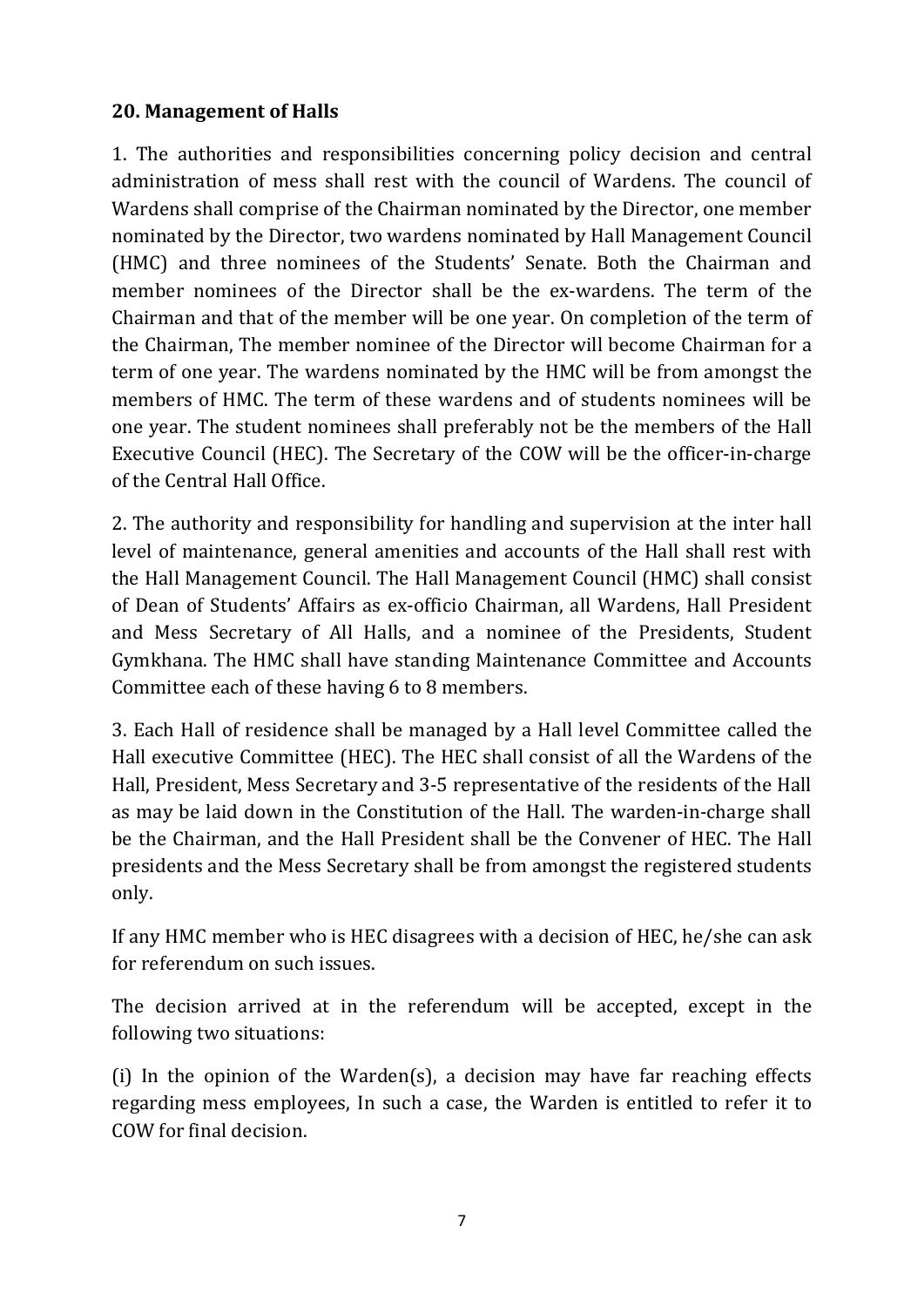(ii) An HMC Member in the HEC is of the opinion that the decision is likely to affect other Halls. In that case he/she may refer it to HMC for final decision.

4. Warden I/c shall be the Head of the Section in the case of Institute employees posted in the Hall s and any matter relating them shall be referred to the Dean of Students' Affairs/Director.

Each Hall shall have a constitution duly approved by the Senate. The constitution will incorporate among other things, the procedure for the election of office bearers, constitution of the mess committee and the functional aspects of H.E.C.

………………………………………………………………………………...........................................................

### **Implementation Mechanism of Guideline B-18 (Approved by Senate in 1987-88 (8th Meeting)**

a. Between 12.00 mid night and 6.00 a. m. the visitors of the opposite sex are strictly prohibited inside the residential blocks of the Halls.

b. Between 6.00 a. m. and 12.00 midnight:

i. The visitors of the opposite sex must be accompanied by the concerned resident from the entrance of the Hall of Residence.

ii. The residents may meet their visitors in the visitors' lounge, earmarked for the purpose in each Hall.

iii. A resident may also take his/her visitors of the opposite sex to his /her room, however, in such cases the resident must ensure that:

a. each visitors enters his/her name, address, times of arrival and departure in the register maintained for this purpose and sign the register:

b. he/she also enters his/her name and signature in the register; and

c. the privacy of the other residents is not disturbed.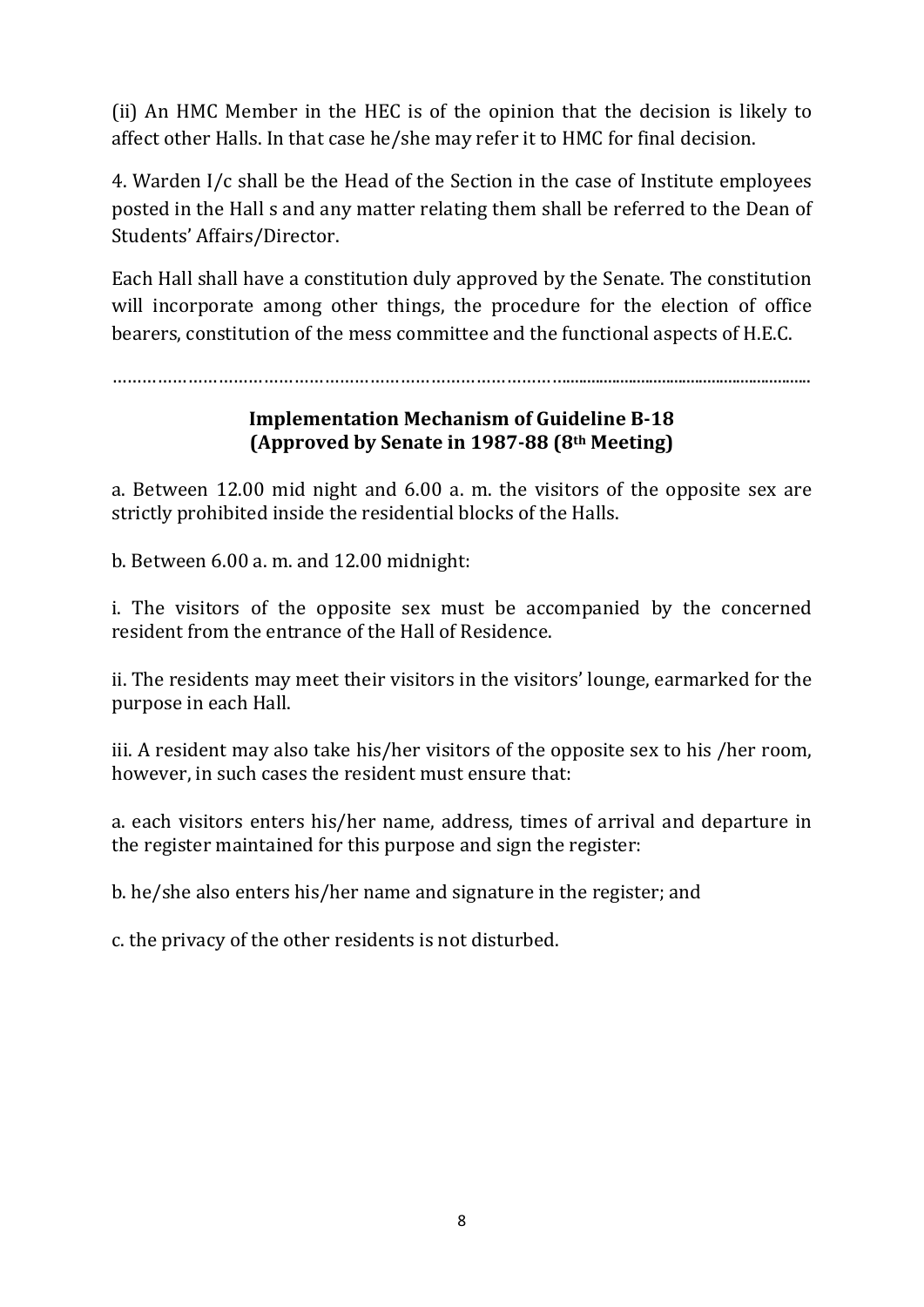# **A II RULES AND PROSEDURES FOR ACCOMMODATING NON-STUDENTS**

# **(I) Eligibility:**

The following categories of non-students will be eligible for hostel accommodation:

- a. **Research Staff:** e.g. Research Engineer, Research Associate, Research
- b. Assistants, Project Research Staff.
- c. Participants of conference and seminars
- d. Staff and Students of other organisation/institutions posted temporarily at this Institute.
- e. Guests of Students.

The accommodation will be granted if available and after the registered students are accommodated.

# **(ii) Procedure for allotment**

(a) The candidates will be required to fill-in five copies of the form available in Dean of Students Office. The forms will be submitted to DOSA office after obtaining recommendations from faculty member in charge and head of the department. In the case of project staff, the recommendation from the I/c, Dean of Res. And Dev. Offices will also be required.

(b) In the case of accommodation for participants of conference and seminars, the coordinator will send the request to Dean of Students Affairs and the Dean in his capacity as Chairman, Hall Management Council will grant the accommodation.

(c) In the case of accommodation to the persons who are deputed by other organizations to work at this Institute, the requests will be submitted to the Dean of Students Affairs by the candidates through Head of the concerned department. In the case of requests for less than seven days, the approval will be granted by the Assistant Registrar (SA).

(d) The accommodation to the guests of students for period of less than seven days will be granted by the concerned warden of the Hall. Under exceptional circumstances the guests of students may be permitted to stay beyond seven days by the Dean of Students' Affairs.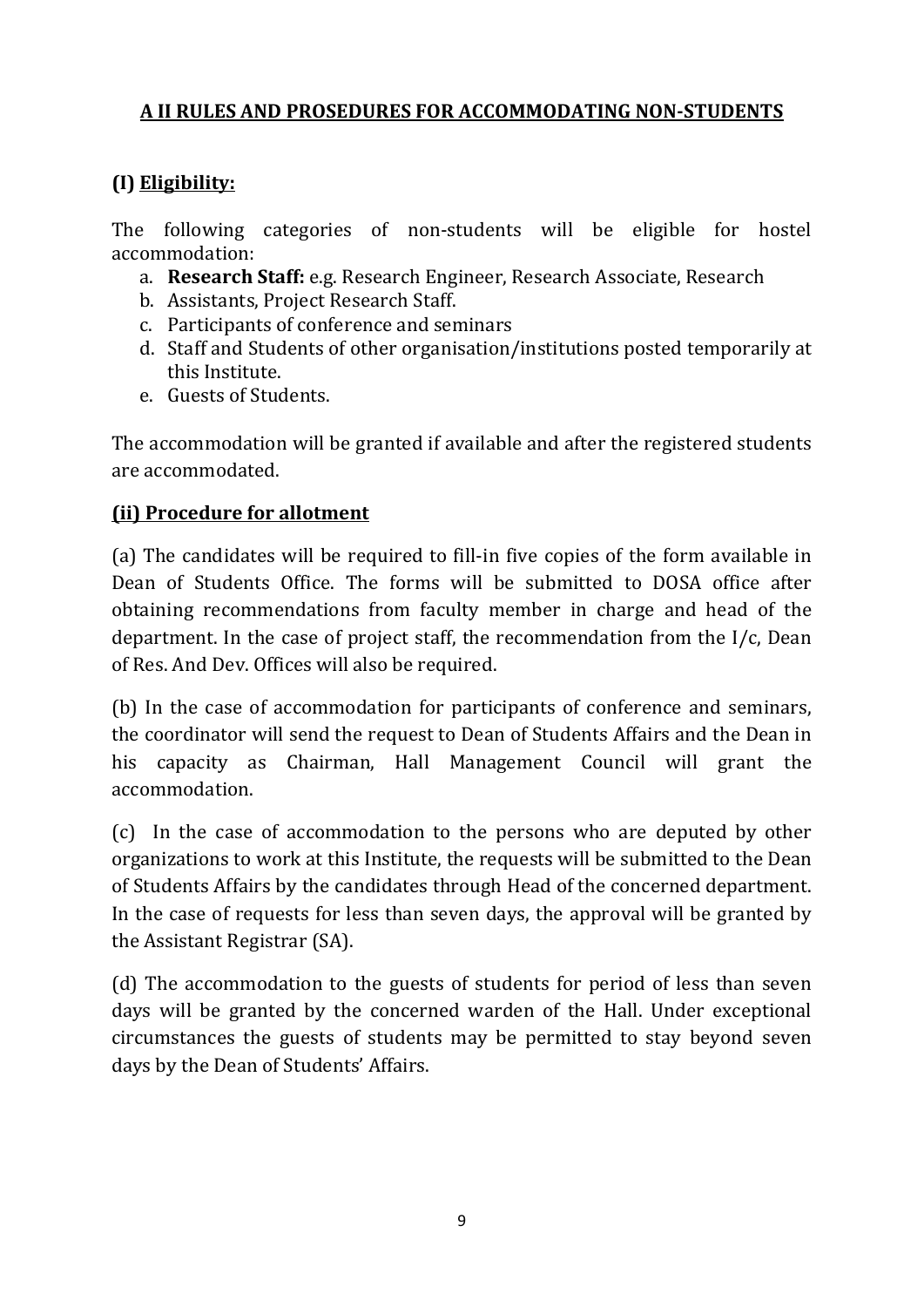# (iii) **Room Charge**:

# **Research Staff:**

- **-** They will be charged Rs. 100/p. m. for the room (inclusive of electricity and mess establishment charge.) to be deducted from the salary.
- **-** All other categories of non-students will be charged Rs. 5/- per day. 50% of the amount collected by the Halls on this account will be remitted to Hall Management at the end of each calendar year.
- **-** The charges for furnished rooms will be Rs. 10/- for a single and Rs. 15/ for a double room.

# (iv) **Service Charge:**

The research staff shall be required to pay a sum of Rs. 15/- p. m. for the amenities in the Hall office. This will be in addition to Rs. 100/- as stated in (iii) above.

# (v) **Terms & Conditions:**

(i) All the residents of the Halls will have to abide by the rules as may be applicable in the Halls of Residence.

(ii) Any persons who has been granted accommodation in the Hall for more than a month will be required to join the mess.

# **A-III – ACCOUNTING PROCEDURE**

# **1. PURCHASES**

(a) The existing system of purchase from thok market by a committee consisting of student representative, Mess Manager and one warden will continue.

(b) The items which are not perishable will be stocked in sufficient quantity.

(c) The sugar will be purchased from the Rashan Shop. The extra sugar required may be purchased from thok market.

(d) In case any item of the thok purchase is required in emergency, minimum quantity will be purchased from nearby places, obtaining proper receipt.

# **2. Advances**

(a) Only one advance will be given to the mess manager. Second Advance will be given only after the vouchers and the balance cash is deposited in the Hall office.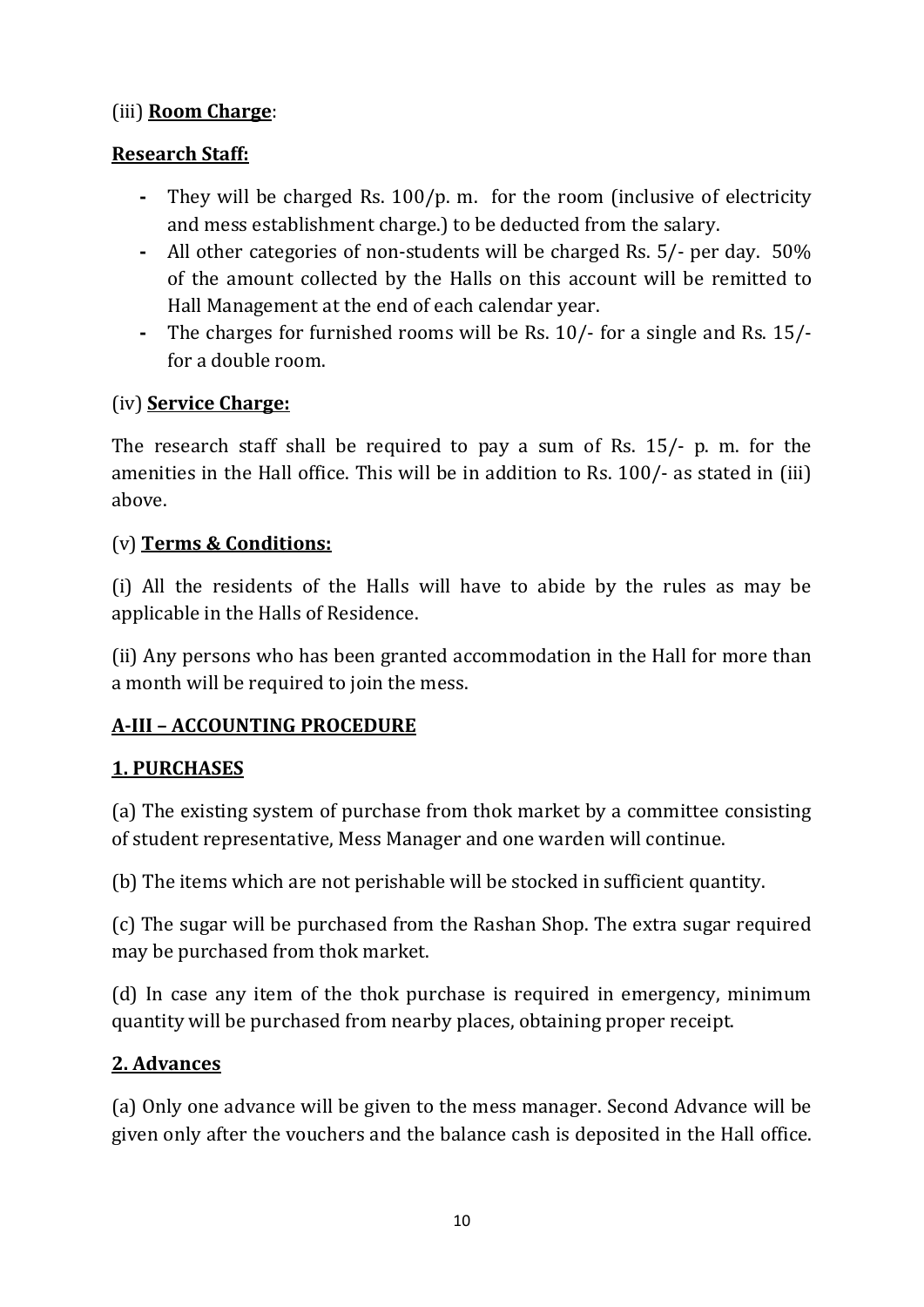In exceptional cases the second advance may be granted. However, in no case third advance will be granted.

(b) Each advance will be treated separately and will be spent aonly for the purpose it has been drawn.

# **3 IMPREST**

An imprest varying from Rs. 1000/- to Rs. 5000/- depending upon the requirement will be granted to the Mess Manager to meet day to day petty expenses and for Gas cylinders. The recoupement of the Imprest expenditure will be timely submitted by the manager. The imprest will be surrendered at the end of each year.

#### **4 ACCOUNTS BOOKS**

(a) Cash book with bank column will be maintained by each Hall. No separate cash book for bank account will maintained. Certificate from warden will be recorded at the end of every month.

(b) A receipt register with the classification given in the attached sheet will be maintained.

(c) An expenditure register with the following classifications as given in the attached sheet will be maintained.

#### **(d) STOCK REGISTERS**

(i) Separate stock registers for consumable and non- consumable will be maintained.

(ii) For all receipts the quantity, source of receipt, bill no, date and rate will be motioned.

(iii) Random checking of the registers by wardens will be done and they will initial the entry in token of having checked.

(iv) Stock registers for mess items will be maintained separately by the mess manager.

#### **5. PHYSICAL VERIFICATION**

a. Physical Verification of utensils will be carried out at the end of each semester and shortage if any will be reported forthwith to the DOSA Office.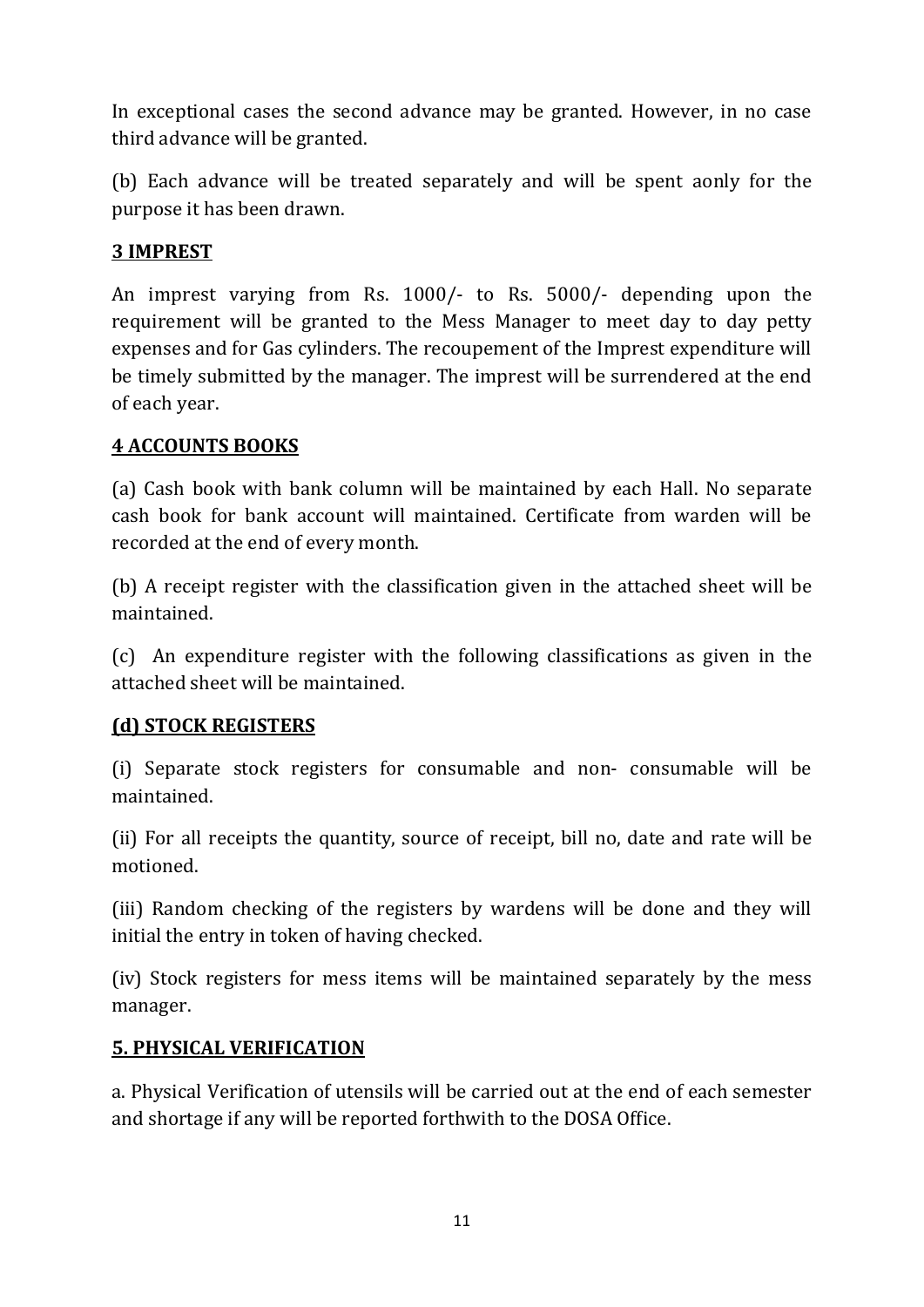b. Physical Verification of furniture and other equipment will be done at the end of second semester.

c. Verification may be done by a committee consisting of the warden, one student representative and superintendent/mess manager.

d. The items which are unserviceable should be processed for condemnation, immediately.

e. Verification of mess provisions is to be done every month for the purpose of preparation of the mess bills. While carrying out the verification at the end of the year the stock, rates and total value will be mentioned on the stock pages. The total value of the stock should reflect the balance-sheet of the Hall.

# **6. MISC.**

a. The financial year i.e. closing of the accounts will be done by Halls at the end of June.

b. Staff members-mess or institute will not be given any advance for their personal use out of the Hall funds.

c. Student ledger will be maintained on year to year basis and no entry pertaining to the period July onwards will be made in the previous register.

d. All vouchers will be signed by the warden in token of having passed for payment/adjustment.

e. In cases where several students representative have gone for purchases from the thok market all these students will sign on the top accounts sheet.

f. Students missing their meals for purchases will be entitled for payments at the rates approved by Students Senate.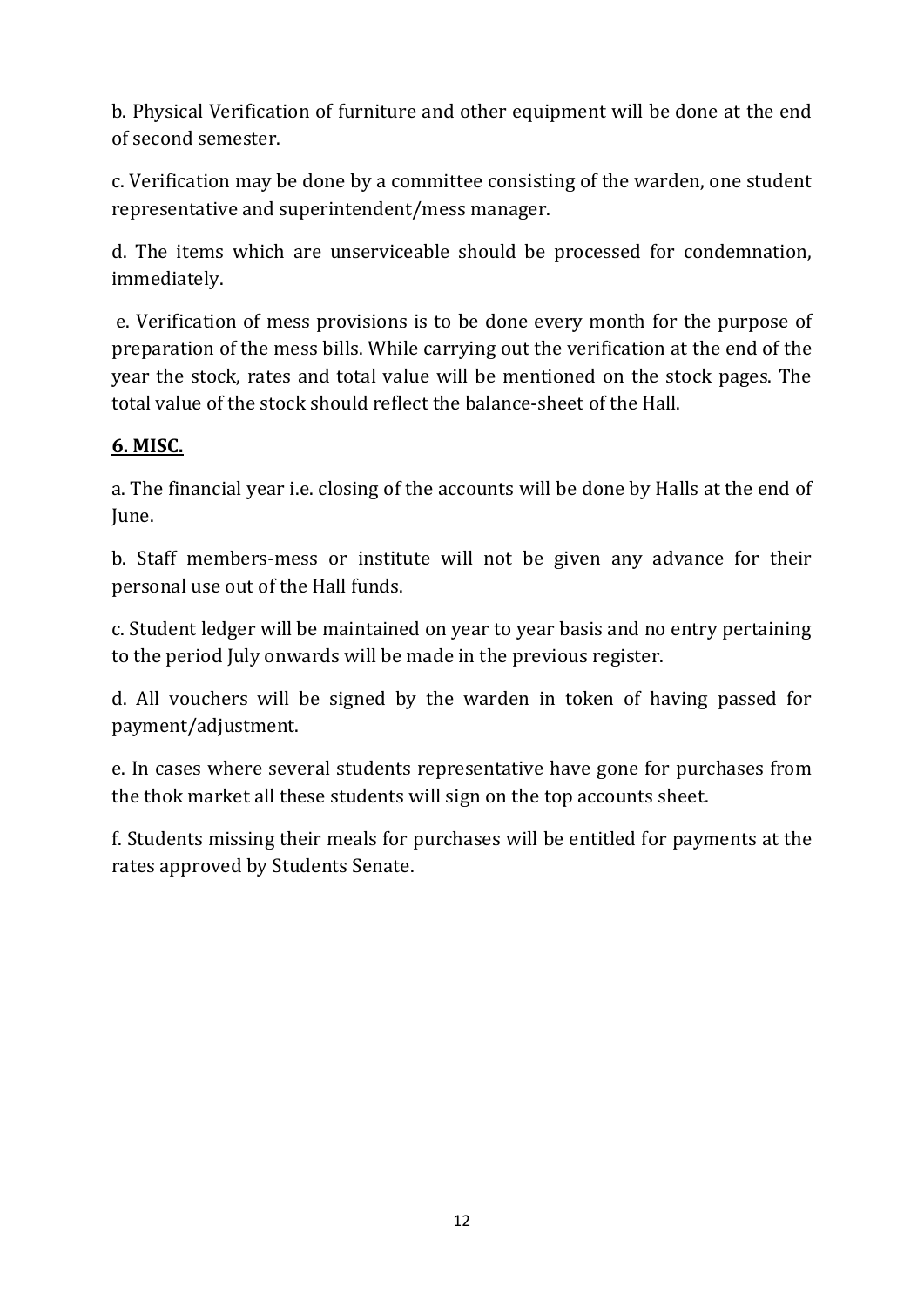#### **A IV – Duties and responsibilities of Hall Clerk:**

a) The hall clerk will be responsible to receive payments from the students and others in respect of mess dues and other misc. receipts of the hall and to issue authorized receipts for all such payments. He will maintain a receipt register for all receipts in the following format:

Date Receipt No. Mess Adv. Mess dues Sales of mess coupons Misc. receipts Total

\_\_\_\_\_\_\_\_\_\_\_\_\_\_\_\_\_\_\_\_\_\_\_\_\_\_\_\_\_\_\_\_\_\_\_\_\_\_\_\_\_\_\_\_\_\_\_\_\_\_\_\_\_\_\_\_\_\_\_\_\_\_\_\_\_\_\_\_\_\_\_\_\_\_\_\_\_\_\_\_\_\_\_\_\_\_\_\_\_

\_\_\_\_\_\_\_\_\_\_\_\_\_\_\_\_\_\_\_\_\_\_\_\_\_\_\_\_\_\_\_\_\_\_\_\_\_\_\_\_\_\_\_\_\_\_\_\_\_\_\_\_\_\_\_\_\_\_\_\_\_\_\_\_\_\_\_\_\_\_\_\_\_\_\_\_\_\_\_\_\_\_\_\_\_\_\_\_\_

He should also ensure that the money realized is deposited into the bank of the next working day.

- b) He will maintain the Cash Book and submit to the part time person and warden for checking and signature in 15 days.
- c) He will maintain all paid vouchers and receipts in respect of each payment.
- d) He will maintain registers stock registers of consumable and non-consumable items received from the Institute and for items purchased from other sources separately.
- e) He will maintain the correspondence and receipt and dispatch of Dak.
- f) He will check and verify bill of suppliers and putting it up to the warden for payment order. He will also check the entries made in the mess stock register to ensure that no duplicate payment is made.
- g) He will prepare cheque and make payment to the suppliers/any other persons.
- h) He will maintain the suppliers register and enter into it all the bills receipt from them. The payments made to the suppliers should also be noted into the Register and balance periodically.
- (i) He will maintain the register for temporary advances and imprest accounts.

Any other job assigned by the Waden.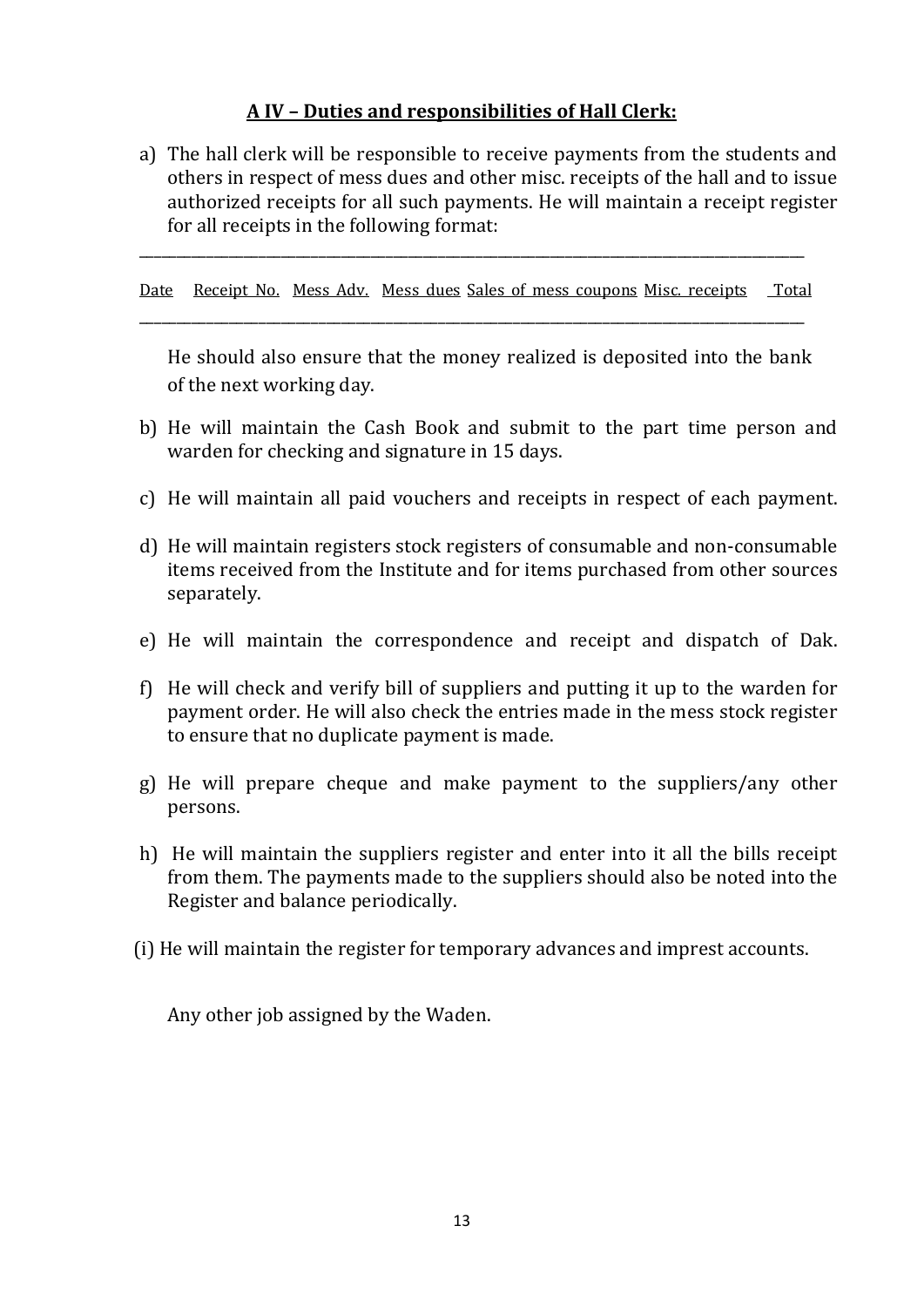#### **Duties and responsibilities of Part Time Person:**

- (a)He will maintain the students ledger posting of mess bills and realization in the ledger, preparation of dues lists in the case of Hall-IV and Hall-V, the dues list should be prepared and ensure its submission to the Accounts Section by 15th of each month.
- (b)He will maintain the establishment account of the Hall and keep control as per budget made.
- (c) He will be responsible for timely verification of bank statement and the annual accounts.
- (d)He will check the cash book maintained by the full time person once in 15 days.
- (e)He will see that the receipts for cash and cheques are deposited in the bank on the next working day.
- (f) He will check the mess bills and ensure that over billing or under billing is not done.

Any other job assigned by the Warden.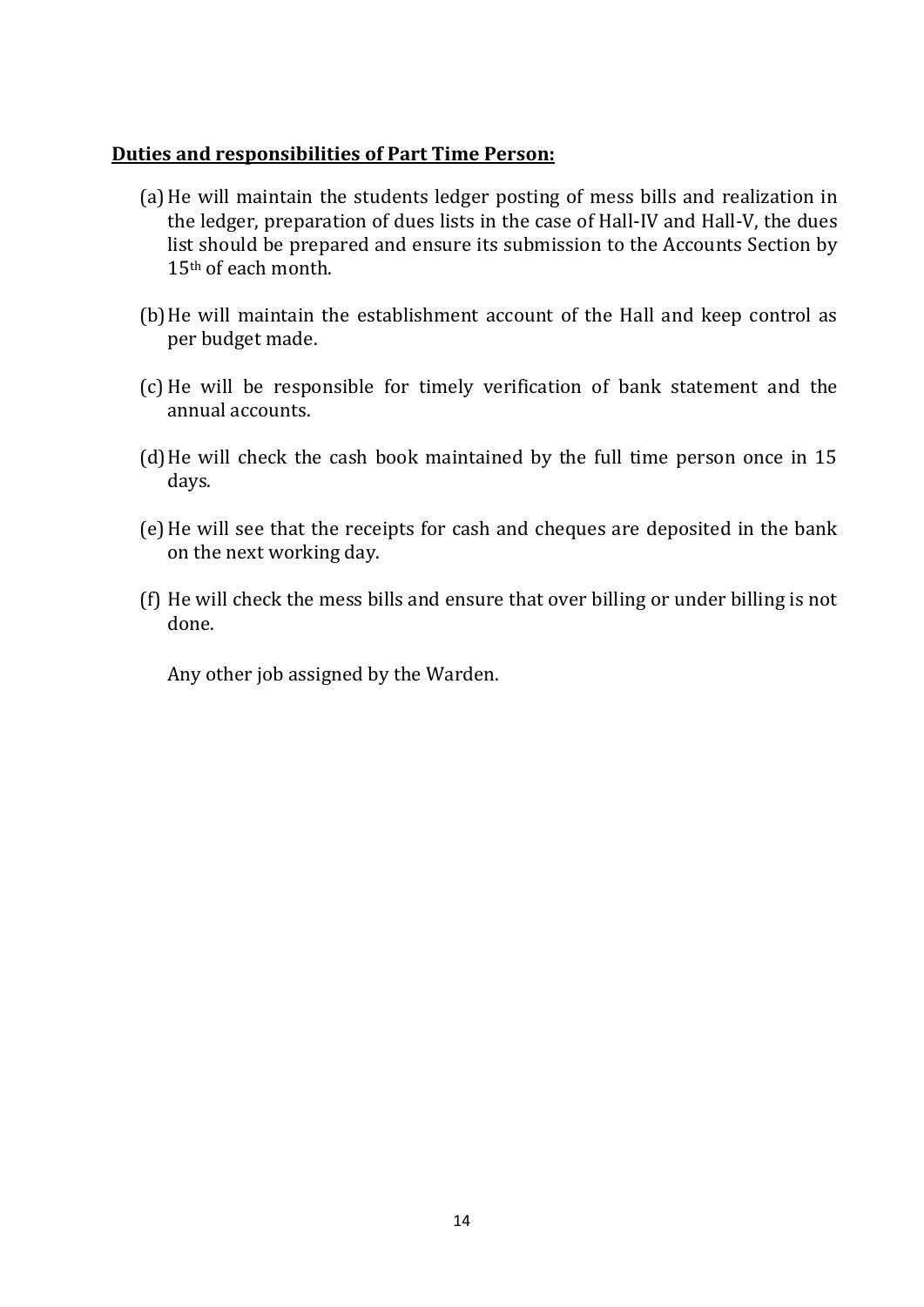# **PART-B MATTERS PERTAINING TO MESS EMPLOYEES**

# **B-I Agreement dated 25.2.1975 – Mess workers issues:**

1. The following will be the scales of the pay of the various categories of the mess employees:

|                         | Present        | Revised      |  |  |  |  |  |
|-------------------------|----------------|--------------|--|--|--|--|--|
| Senior Manager          | Rs.300-500/-   | Rs.425-800/- |  |  |  |  |  |
| Jr. Manager             | Rs.150-300/-   | Rs.330-560/- |  |  |  |  |  |
| Cook, Store keeper etc. | Rs.70-130/-    | Rs.210-290/- |  |  |  |  |  |
| Bearer etc.             | $Rs.50-110/$ - | Rs.196-232/- |  |  |  |  |  |

2. The mess employees will be given allowances equal to

- i. 75% of DA for categories  $\odot$  and  $(d)$ <br>ii. 90% of DA for categories (a) and  $(b)$
- $90\%$  of DA for categories (a) and (b)

As applicable to institute employees' class III and IV staff

3. In the place of CCA and HRA, they will be given food free of cost when the mess are running. When the mess are closed they will be paid @ Rs.2.50 per day per employee as food allowances.

4. The mess workers budget will be reviewed every year.

5. The pay fixation will be according to the TPC rules as implemented to the IIT Kanpur staff.

6. The date of implementation of this scheme will be from 1.4.1974.

7. The following benefits (as and where applicable to class III and Class IV staff) will be given to the mess employees:

(a) Liveries (b) LTC<br>
(c) Medical (d) retir

(d) retirement benefits (CPF schedule 'C' of the institute<br>Statutes) statutes) in the statutes of the statutes of the statutes of the statutes of the statutes of the statutes of the statutes of the statutes of the statute of the statute of the statute of the statute of the statute of the st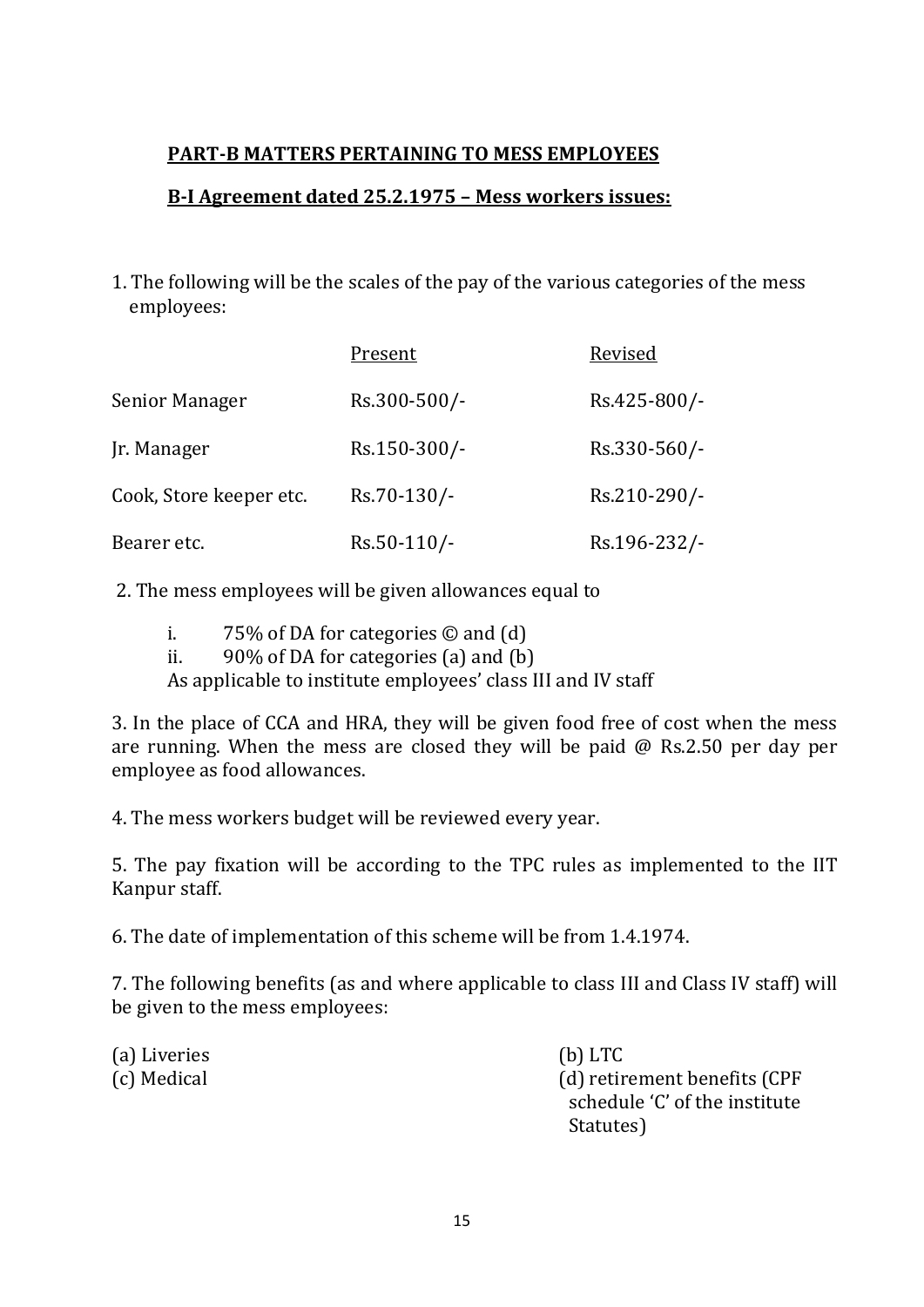8. Other benefits as well as service rules (including leave and retirement rules) will be decided by the following three man committee:

i. One representative of Council of Warden ii. One representative of Student gymkhana

iii. One representative of Karamchari Sangh

With the implementation of Fourth pay commission scales of pay and assessment of Mess employees, now, they are in the following scales of pay:

- i. Rs.1640-2900<br>ii. Rs.1400-2600
- ii. Rs.1400-2600 Managers<br>iii. Rs.1200-2040
- Rs.1200-2040
- iv. Rs.950-1400<br>v. Rs.800-1150
- v. Rs.800-1150 Attendants<br>vi. Rs.750-940
- Rs.750-940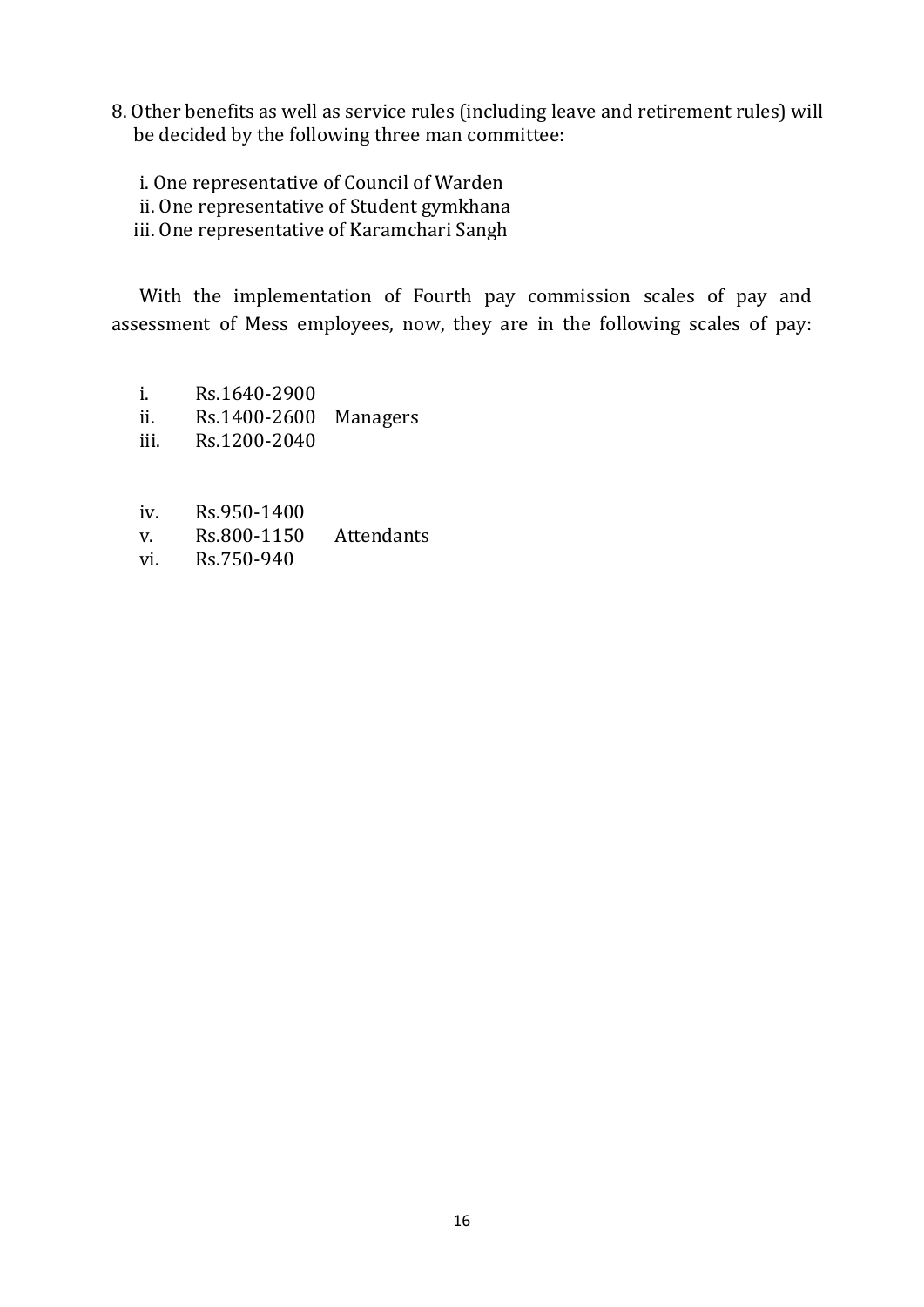# **BII-SERVICE RULES FOR MESS EMPLOYEES**

# **1. JOB CATEGORIES**

The following cadres of job shall exist in the mess belonging to the Halls of Residences as per the four pay scales in force from time to time.

- i. Mess Manager
- 
- ii. Assistant Mess Manager<br>iii. Attendant I (Cook, Super iii. Attendant I (Cook, Supervisor)<br>iv. Attendant II (Bearer, Helper, T
- Attendant II (Bearer, Helper, Telephone attendant, sweeper)

#### **2. MODE AND TERM OF APPOINTMENT**

- 1. Council of Wardens shall be the appointing authority for all the above categories of jobs.
- 2. All posts shall normally be filled by advertisement. The selection committee shall be constituted by the Chairman Council of Wardens as may be considered appropriate by him. He or his nominee will be the Chairman of Selection committee. During the course of selection preference will be given for the employees of the hostel for promotion.
- 3. The appointing authority shall have the power to fix, on the recommendation of the selection committee, the initial pay of an incumbent at a stage higher than the minimum of the scale but not involving more than five increments. In the case of promotion of a mess employee, the pay shall be fixed according to the Fundamental Rules of Government of India.
- 4. The appointing authority shall have the power to make temporary appointments on an ad-hoc basis on a leave vacancy for a period not exceeding one month.
- 5. Every appointment shall be subject to the condition that the appointee is certified as being in sound health and physically fit for service in a mess by the SMO in charge of the Institute Health Centre.
- 6. The appointing authority shall have the power to terminate the services of an employee by a 3 months' notice or on payment of three months' salary in lieu thereof, if on medical grounds, certified by the SMO In charge of the Institute Health Centre, his retention in service is considered undesirable by such appointing authority.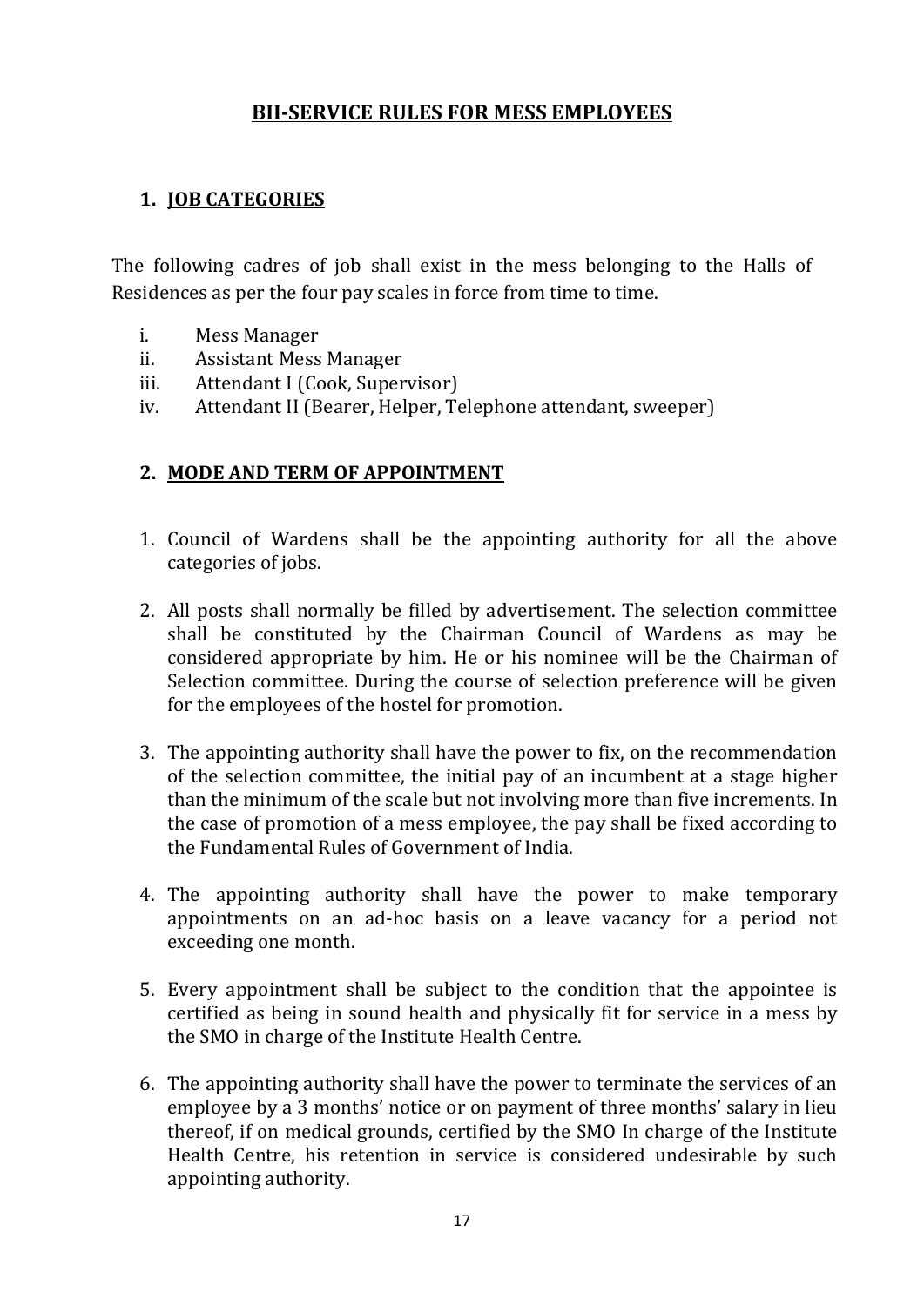- 7. An employee may terminate his engagement by giving to the appointing authority six months' notice provided that the appointing authority may for sufficient reasons reduce this period at his request.
- 8. All appointment shall be made on probation for a period of one year after which period the appointee will be deemed confirmed. During the probationary period, the employee shall be given all benefits as given to other employees. During this period the appointing authority shall have the power to terminate the services of any employee without notice only on grounds of general incompetency to be determined by a committee constituted by him specifically for this purpose.
- 9. After confirmation, a mess employee shall continue top held his office till the close of the academic year in which he attains the age of 60 years.
- 10.The services of mess employees are transferable from one hall to other.

# **3. CONDUCT RULES**

- 1. Every employee shall perform such duties as may be assigned to him by the appointing authority or the concerned Warden.
- 2. No employee shall engage directly or indirectly in any trade or business or any other work which may interfere with the proper discharge of his duties.
- 3. Except for valid reasons and/or unforeseen contingencies no employee shall be absent from duty without permission from the Chairman, Council of Wardens.
- 4. No employee shall leave station except with the permission of the Chairman, Council of Wardens.
- 5. Whenever leaving station an employee shall inform the Chairman, Council of Wardens of his leave address.
- 6. An employee who either become the subject of legal proceedings for insolvency or gets involved in some criminal proceedings shall forthwith report full facts to the Chairman, Council of Wardens.
- 7. An employee who has been detained in police custody for a period longer than 48 hours shall not join his duties unless he has obtained written permission to that effect from the Chairman, Council of Wardens.
- 8. Whenever an employee wishes to put forth any claim, or seeks redress of any grievance of any wrong done to him, he must forward his case through proper channel, unless the disposal of the matter is delayed by more than three months.
- 9. An employee shall be liable to disciplinary actions, If he will fully disobeys nay of the foregoing rules.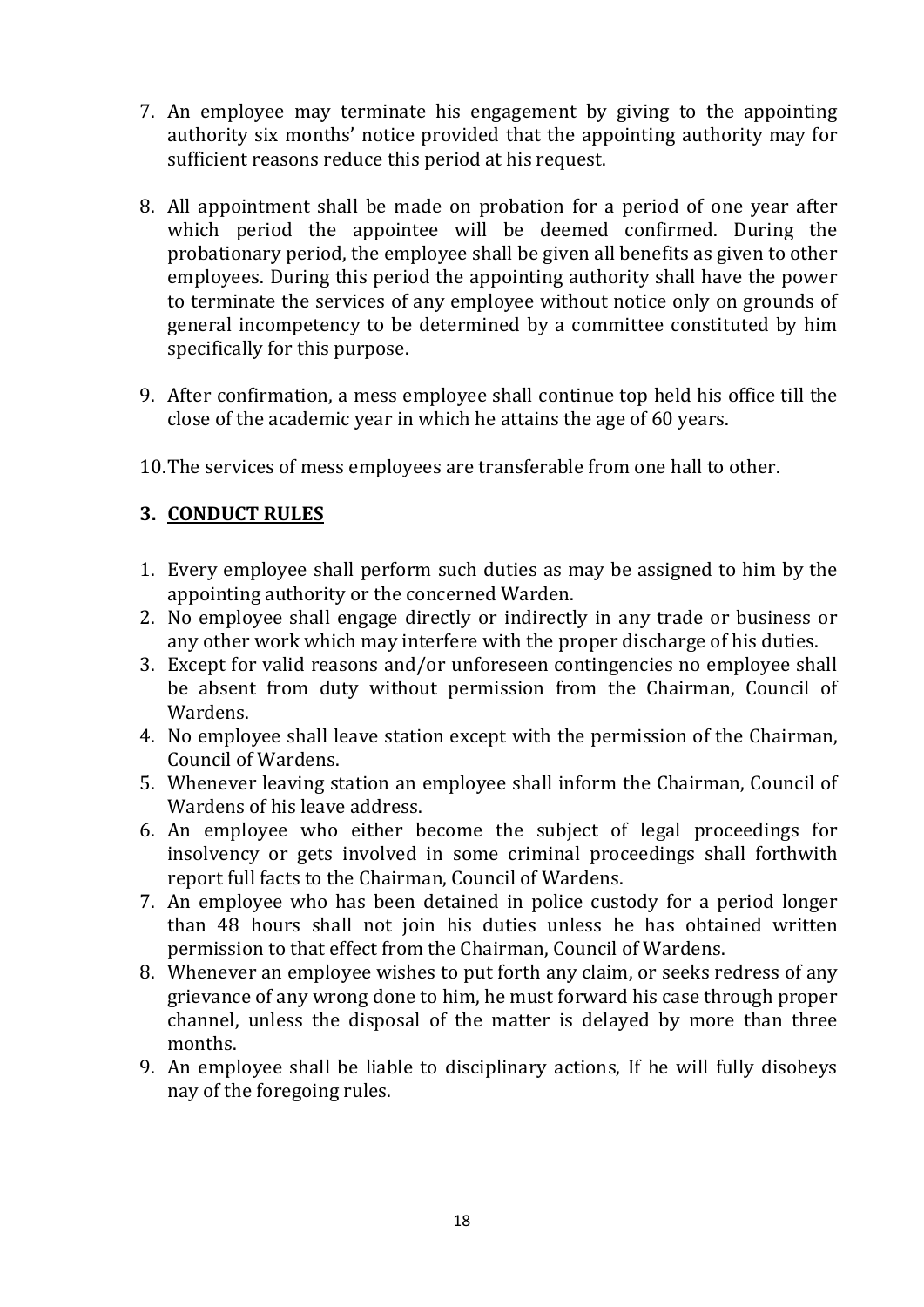#### 4. **DISCIPLINARY ACTIONS:**

- 1. The following penalties may for good and sufficient reasons and as hereinafter provided, be imposed on any employees by the Chairman, Council of Wardens:
- i. Censure<br>ii Withholo
- ii. Withholding increments or promotion<br>iii. Recovery of pecuniary loss caused to
- Recovery of pecuniary loss caused to the mess by gross negligence or breach of orders.
- iv. Reduction to lower grade or post for which he may be suitable or to lower stage in a time scale
- v. Compulsory retirement
- vi. Removal from service, which shall not be disqualification for future employment.
- vii. Dismissal from services, which shall be disqualification for future employment.
- 2. No order imposing the punishment of censure shall be passed until the concerned employee has been informed in writing of the charges against him and has been given an opportunity of showing cause to the Chairman, Council of Wardens.
- 3. The Chairman, Council of Wardens shall have the power to impose any of the penalties from (ii) to (vii) of clause No.1, section 4 only after giving the concerned employee a written notice assigning the cause and a reasonable opportunity of showing cause against the proposed action before a committee constituted by the Chairman, Council of Wardens specifically for this purpose and on the recommendations of such a committee.
- 4. Not-withstanding the provisions made in clauses (2) and (3), it shall not be necessary to follow procedure mentioned therein the following cases:
- i. Where the charge against the employees has already led to his conviction on a criminal charge and
- ii. Where the Chairman, Council of Wardens is satisfied that for reasons to be recorded by that authority in writing, it is not reasonably practicable to give to the concerned employee an opportunity of showing cause/such order punishment shall be issued by the Chairman, Council of Wardens with approval of the Director.
- 5. An employee aggrieved by any order imposing penalty passed by the Chairman, Council of Wardens against him shall be entitled to prefer an appeal to the Director and there shall be no further appeal.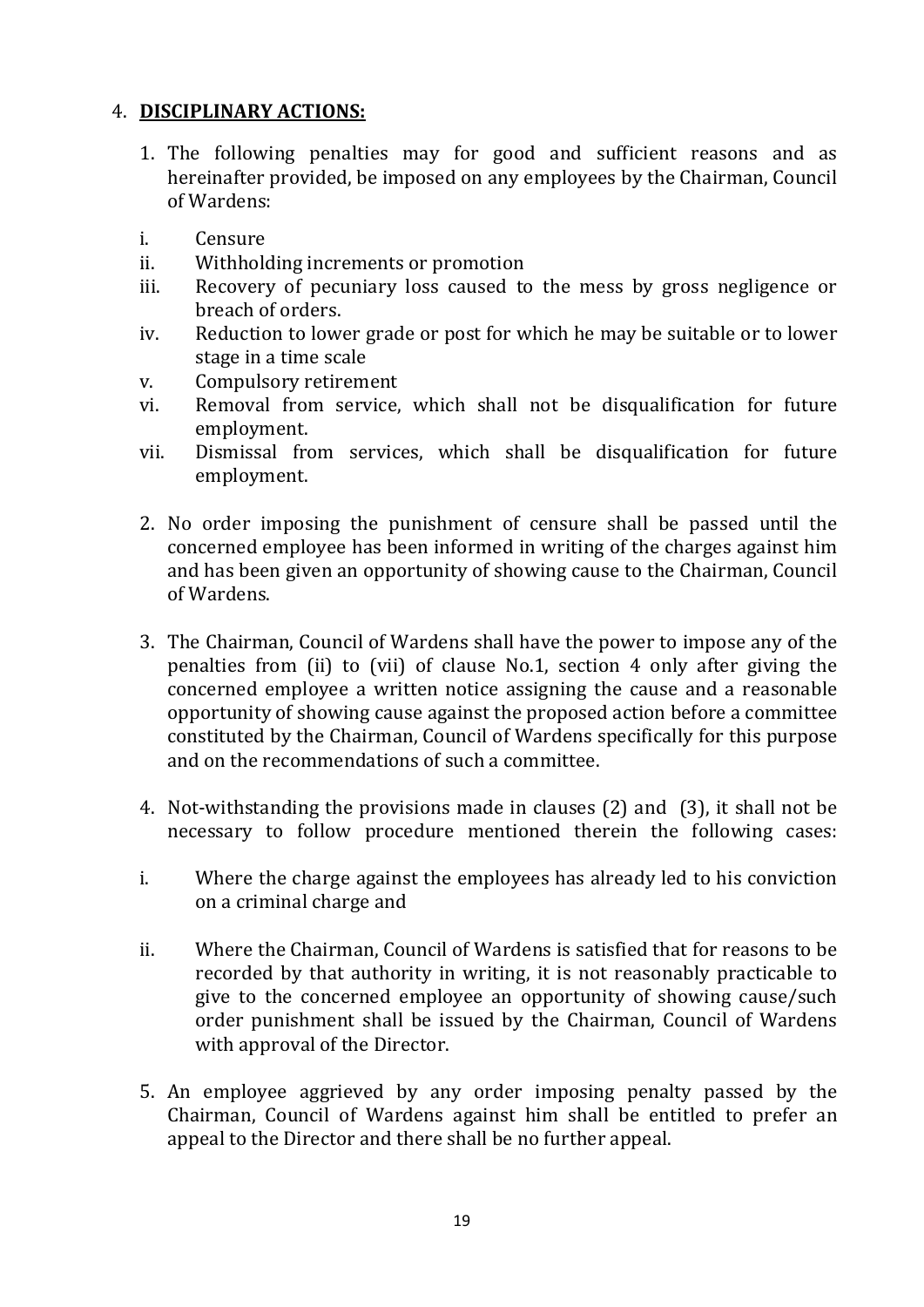6. The Chairman, Council of Wardens may place an employee under suspension (a) where a disciplinary proceeding is either contemplated or pending against him, subject to the provision that the disciplinary proceedings must be started within one week of the passing of suspension order. During the first year of suspension the concerned employee shall be entitled to half his basic pay and during any period subsequent thereto three quarters of his basic pay. In addition he may be granted the allowances and benefits of which he was in receipt on the date of suspension to such extent and subject to such conditions as the Chairman, Council of Wardens may specify.

When an employee, dismissed, removed, is reinstated the Chairman, Council of Wardens shall make a specific order, regarding the pay and allowances to be paid to the concerned employee for the period of his absence from duty, including a clear statement as to whatever the said period shall be treated as a period spent on duty. Provided that where the Chairman, Council of Wardens holds that the concerned employee has been fully exonerated or in the case of suspension, that it was wholly unjustified, full pay and admissible allowances shall be given, and the period of absence from duty shall be treated as a period spent on duty.

#### **5. BENEFITS:**

- 1. The following benefits (as and where applicable to class III and IV staff) will be given to the mess employee:
	- (a) Liveries (b) LTC (c) Medical (d) retirement benefits (CPF schedule of the Institute statures)
- 2. Due to the special nature of service of the mess employees, the following facilities and safety provisions shall be observed:
- a. Vaccination and inoculation etc. will be given to all the employees at the beginning of every academic year.
- b. A through medical check-up should be done every two years at the institute health centre followed by necessary treatment.
- c. A complete First-Aid Kit is to be kept in every mess.
- d. Mess employees working in the washing room shall be provided with Vaseline, hand gloves, gum boots and aprons.
- e. Washing charges for their uniform shall be given to them as admissible to institute employee.
- f. Pedestal fans shall be kept near the ovens.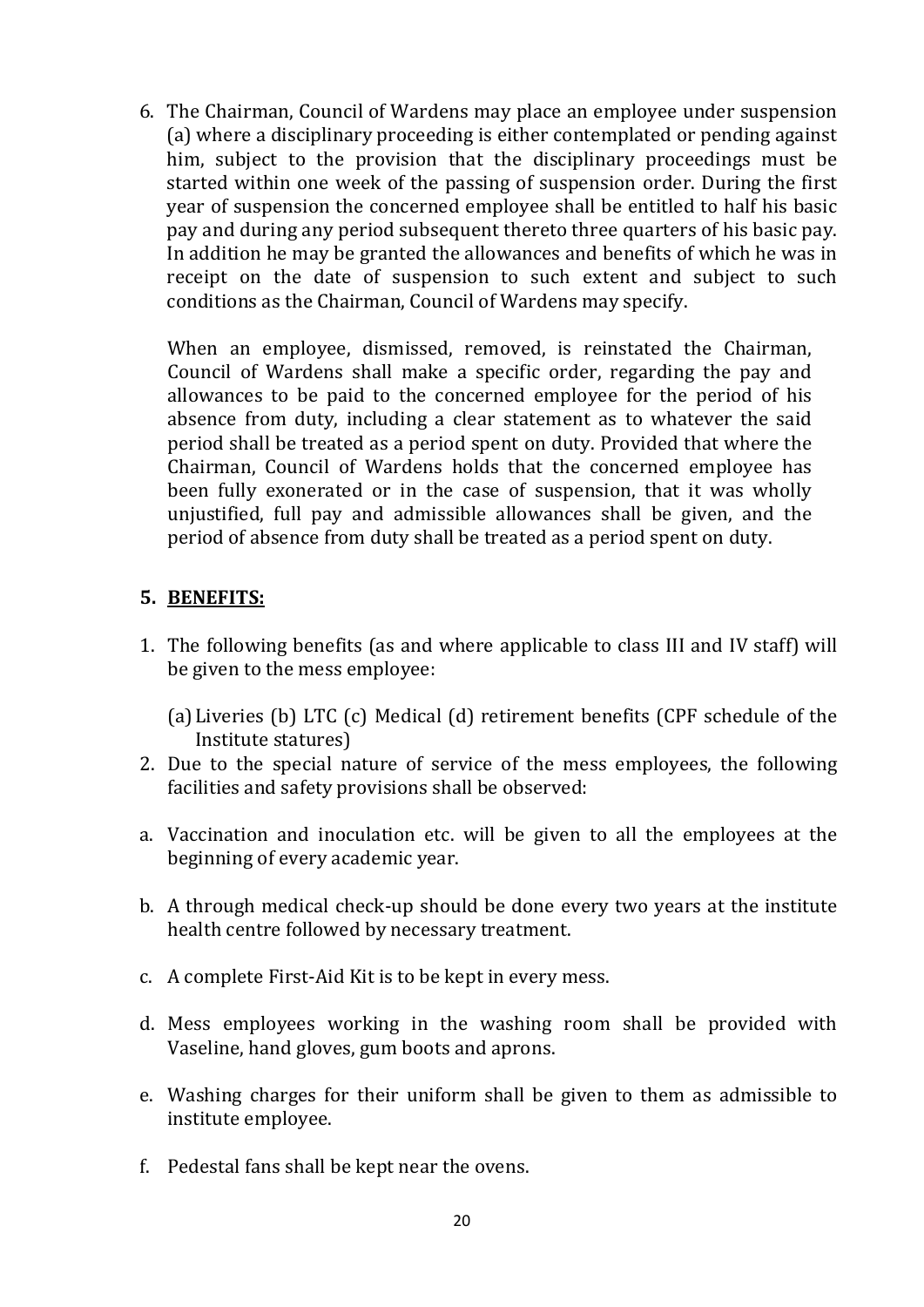g. To ensure cleanliness the part of mess workers, they will be provided with bathing soap.

### **6. SERVICE CONDITIONS**

### 1. **Mess Timings**

The time duration of service in the dining hall shall be as follows:

| Breakfast | 2 hours    |
|-----------|------------|
| Lunch     | 3 hours    |
| Tea       | 1.30 hours |
| Dinner    | 2 hours    |

The above timings shall be strictly observed.

2. In case the employees are required to serve food beyond the time prescribed in clause 1, they will be entitled to overtime/compensatory leave, as per institute rules.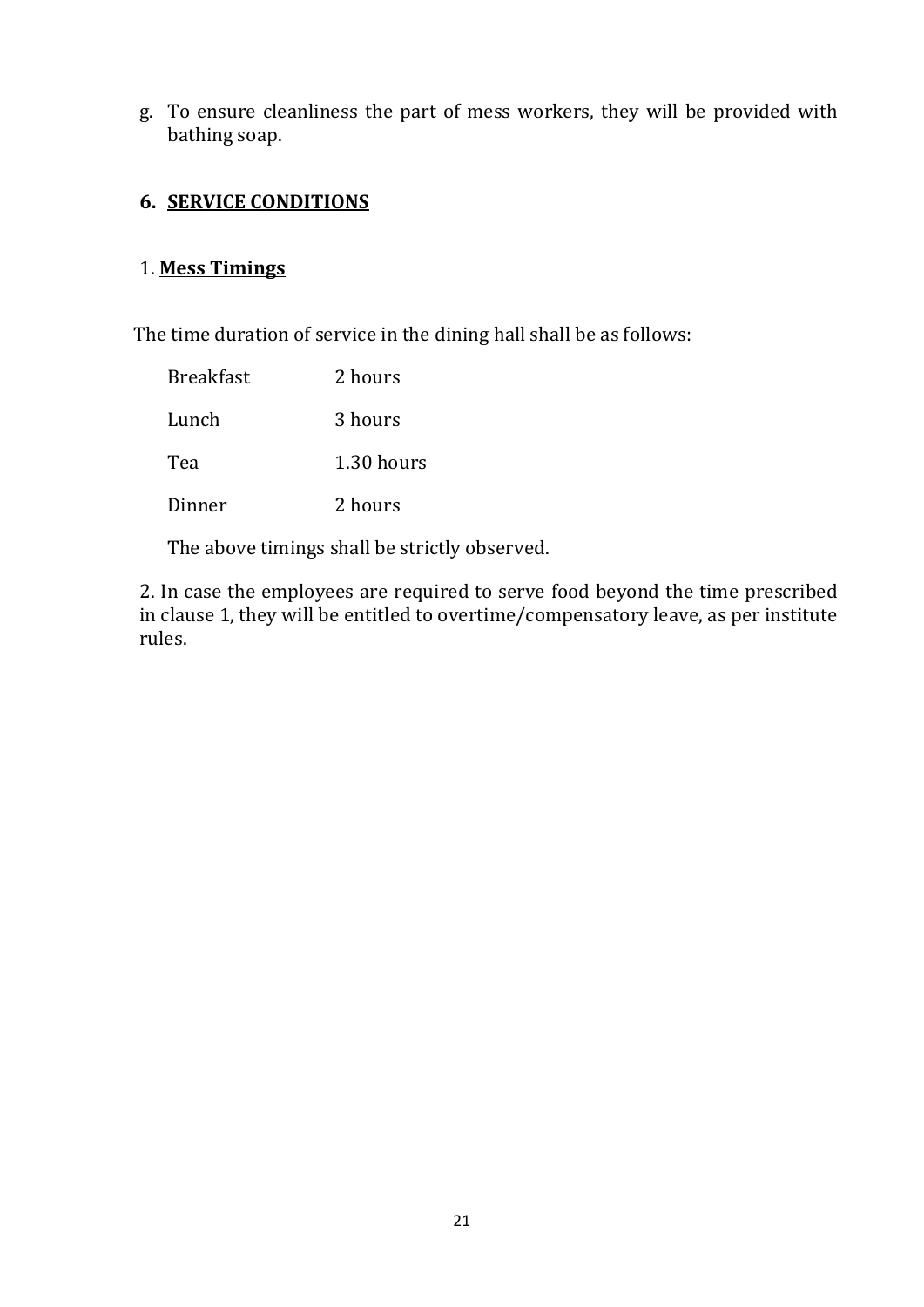### **B III- LEAVE/VACATION RULES FOR MESS WORKERS**

# **1. INTRODUCTION**

The principle underlying these rules is parity in leave among the employees and the mess workers of the Institute. Keeping in view the nature of mess work, it is not possible to grant to mess workers exactly the same kind of leave as is given to other workers of IIT Kanpur. But it is possible to equate the total number of leave/holidays in the two cases as shown below:

a. Total leave/holidays in a year for non-mess workers:

| Casual leave            | 12 days                             |
|-------------------------|-------------------------------------|
| Gazetted holidays       | 16 days                             |
| Restricted holidays     | 2 days                              |
| <b>Earned leave</b>     | 33 days-5 days (4 Sundays +1 Second |
|                         | Saturday)                           |
|                         |                                     |
| Sundays                 | 52                                  |
| <b>Second Saturdays</b> | 12                                  |
|                         | 127-5 days= $122$ days              |

b. Total leave holidays recommended in a year for mess workers:

| Casual leave           | 12 days                                |
|------------------------|----------------------------------------|
| Average vacation leave | 76 days * 7 (one in lieu of every rest |
|                        | day after 10 days out of 76 days)      |
| Holidays               | 36 days                                |
| Restricted holidays    | 2 days                                 |
| Half day leave         | 3 days                                 |
|                        | 129 days-7 days=122 days               |

#### \* See Appendix

Once in five years two halls by rotation should run in the first midsemester recess, winter vacation, second mid- semester recess and summer vacation. In summer vacation one hall is required to run throughout the vacation and the other about 58 days. The Mess in those halls which do not run in summer vacation should close around 2nd May and reopen around 24th December. The vacation chart for mess workers of each hall over a period of 5 years is shown in the Appendix. The average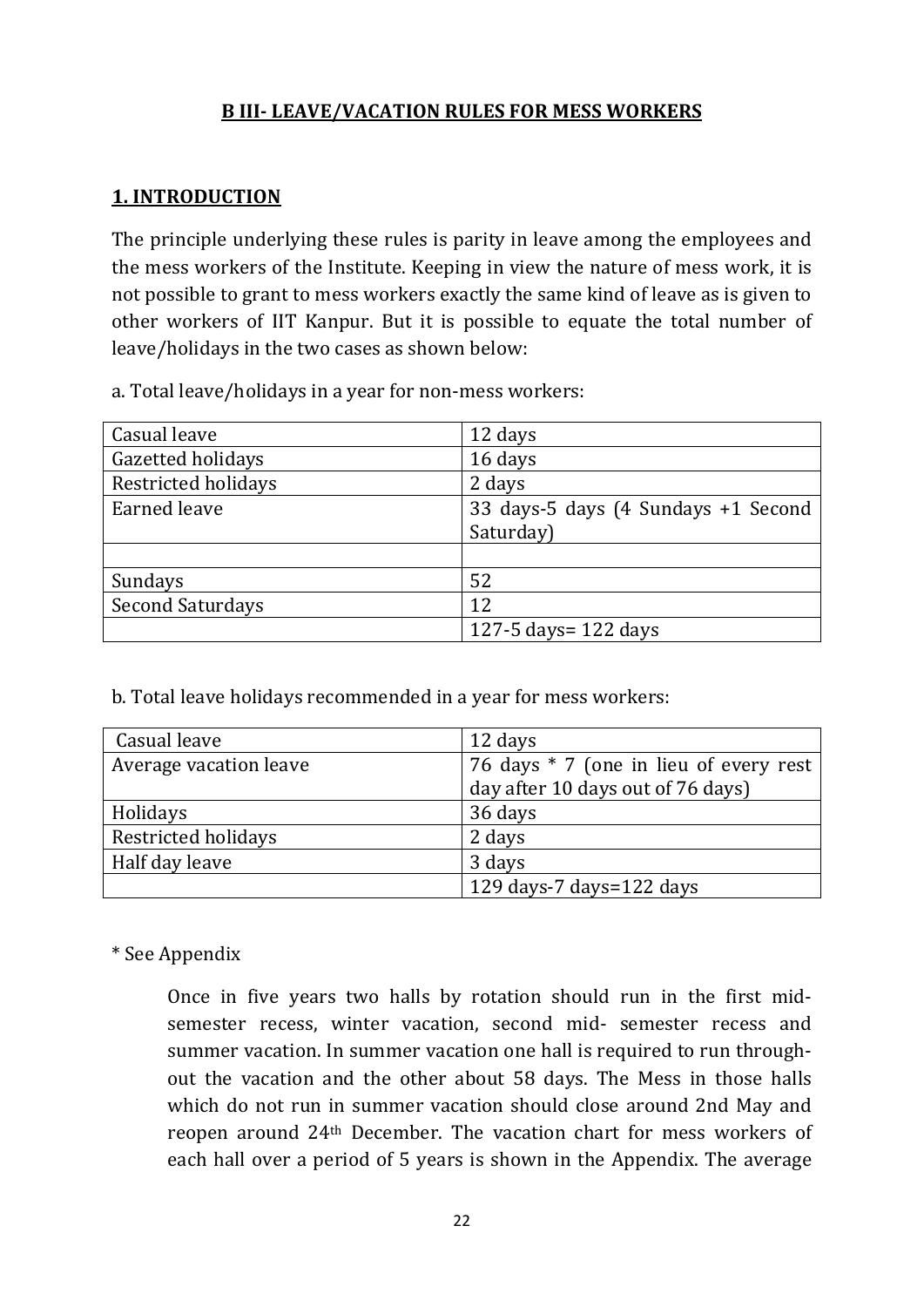vacation leave for each mess worker comes to 76 days per year. During vacation mess workers of hall, which is closed may be deputed to work in another hall where the mess is kept open and whose workers are on vacation, may be allowed to do so by mutual arrangement with those getting more vacation in that year. Over a period of 5 years the vacation for all the mess workers will be balanced and amount to 76 days (on the average) per year.

The implementation of the provisions in the leave/vacation rules for mess workers, IIT Kanpur and any dislocation in service and inconvenience cause in its implementation will be the sole responsibility of the appointing authority or the person authorised by him.

| (a) | Casual Leave                                   | 12 days in a calendar year.                  |
|-----|------------------------------------------------|----------------------------------------------|
| (b) | Average vacation leave                         | 76 days in an academic year.                 |
| (c) | Half day holiday                               | All mess workers will get half day holiday   |
|     |                                                | after lunch                                  |
|     | On (i) 28 <sup>th</sup> October (ii)<br>$1$ st |                                              |
|     | May (iii) $1st$ October (iv)                   |                                              |
|     | Dussera (v) Diwali (vi) Holi                   |                                              |
| (d) | <b>Full holidays</b>                           | Each mess worker will get one day holiday    |
|     |                                                | in every ten days.                           |
| (e) | Restricted holidays                            | Two days per calendar year                   |
| (f) | Hospital leave                                 | The amount of hospital leave should be       |
|     |                                                | limited to three months on average pay in    |
|     |                                                | any period of three years. Hospital leave on |
|     |                                                | half average pay counts for purpose of this  |
|     |                                                | limit as half the amount of leave on         |
|     |                                                | average pay.                                 |

# **2. KINDS OF LEAVE**

# **3. FOOD ALLOWANCE**

When the mess is officially closed, each mess worker will be entitled to a food allowance of Rs. 2050 per day.

#### **4. SANCTION OF LEAVE**

(i) Applications for leave shall be addressed to the appointing authority.

(ii) Leave may be sanctioned by any authority empowered by the appointing authority to sanction leave.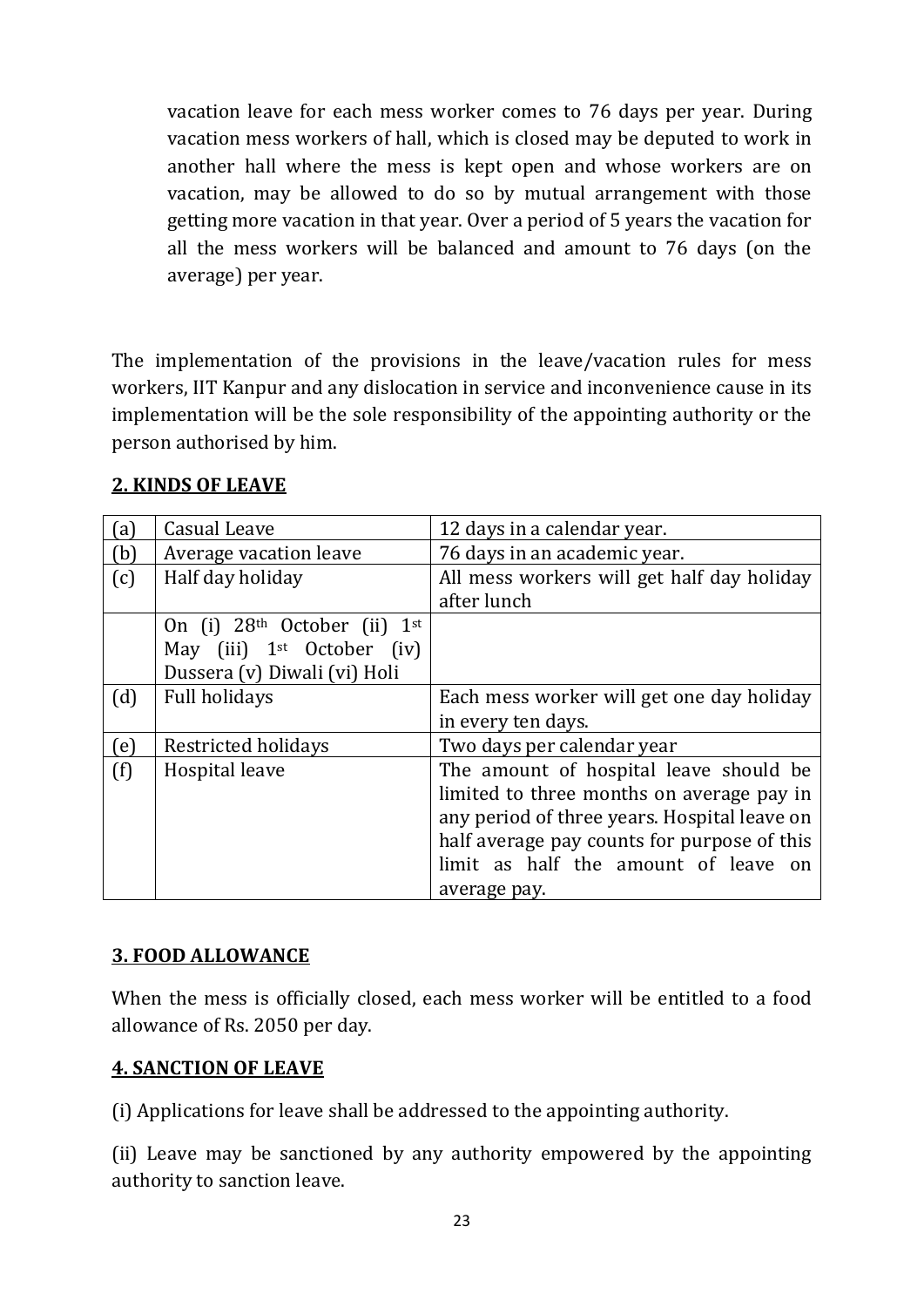(iii) Leave cannot be claimed as a right and when the exigencies so demand leave of any description may be refused or revoked by the authority empowered to sanction the leave.

(iv) Leave must always be applied for and sanctioned before it is taken, except in cases of emergency and for satisfactory reasons.

(v) Leave begins from the date on which leave as such actually availed of and ends on the day preceding the one on which duty is resumed.

(vi) Except with the permission of the authority empowered to sanction leave, no employee may return to duty before the expiry of the period of leave granted to him.

(vii) An employee who has been granted leave on medical grounds shall be required to produce a medical certificate of fitness before resuming duty.

**N. B.** These rules will be applicable to the mess workers of Girls Hostel also.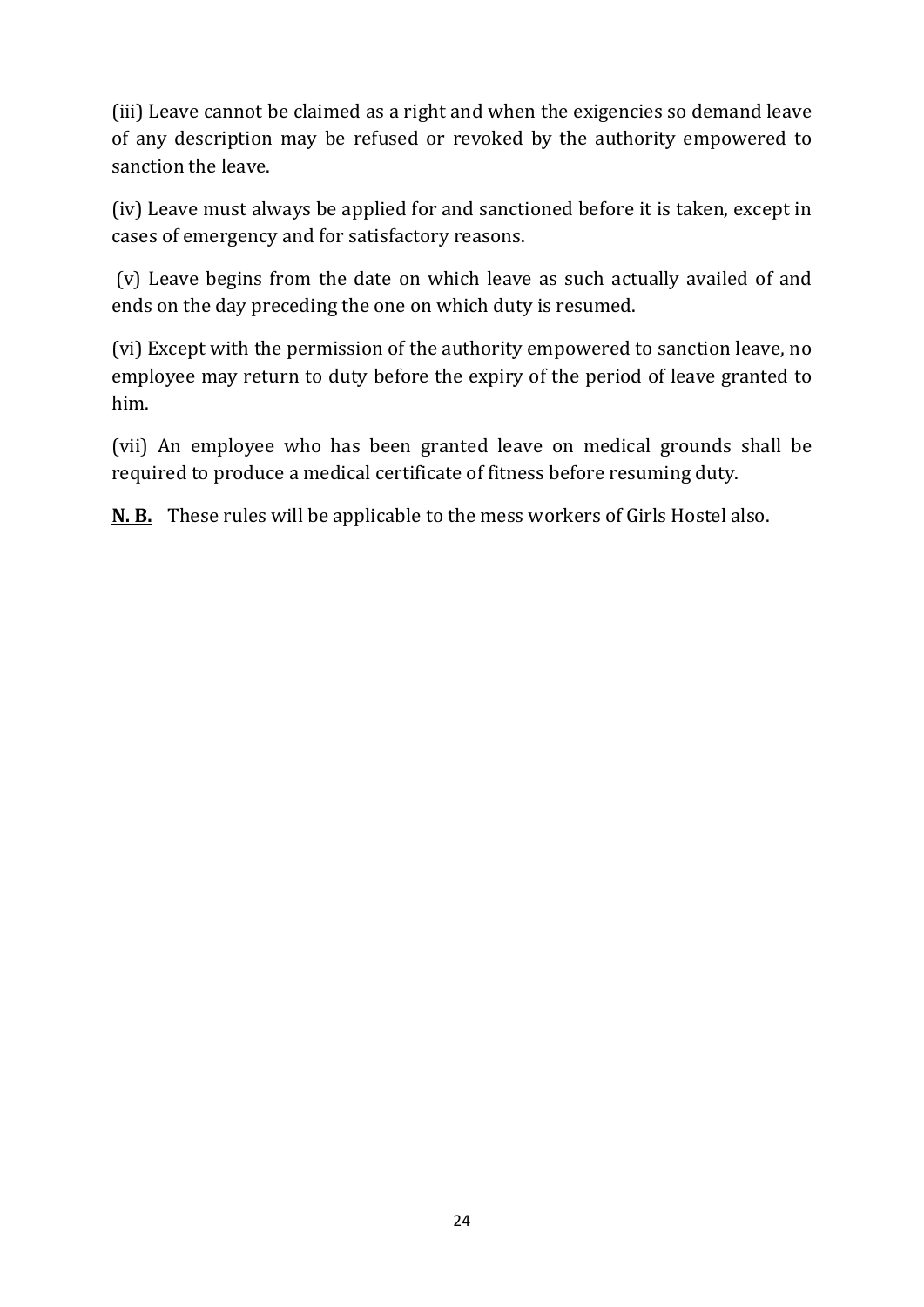#### **Mess worker's Vacation Leave Chart, I.I.T. Kanpur**

|          | I Mid Semester<br>$(7 \text{ days})$ |                |    |    |          |                     | <b>Winter Vacation</b><br>4th-23rd Dec. |                |                |    |                | II Mid-semester<br>$(7 \text{ days})$ |    |        |                                                          |    |    |    | <b>Summer Vacation</b> | 2nd May-24th July=84 days |     | Leave per year for each hall<br>(in days) |     |     |     |  |
|----------|--------------------------------------|----------------|----|----|----------|---------------------|-----------------------------------------|----------------|----------------|----|----------------|---------------------------------------|----|--------|----------------------------------------------------------|----|----|----|------------------------|---------------------------|-----|-------------------------------------------|-----|-----|-----|--|
|          |                                      |                |    |    |          | $(20 \text{ days})$ |                                         |                |                |    |                |                                       |    |        | 2nd May-14th July=13 days<br>12th July-24th July=13 days |    |    |    |                        |                           |     |                                           |     |     |     |  |
| Year     |                                      |                |    | 4  |          |                     |                                         |                | 4              |    |                |                                       |    | 4      | 5                                                        |    |    |    | 4                      | 5                         |     |                                           |     | 4   | .5  |  |
| Hall I   |                                      |                | 00 | 00 |          | 20                  | 20                                      | 20             | 0 <sub>0</sub> | 00 |                |                                       | 00 |        | 00                                                       | 00 | 26 | 84 | 84                     | 84                        | 34  | 60                                        | 104 | 91  | 91  |  |
| Hall II  |                                      | 00             | 00 |    |          | 20                  | 20                                      | 0 <sub>0</sub> | 0 <sub>0</sub> | 20 |                | 00                                    |    | $00\,$ | 7                                                        | 26 | 84 | 84 | 84                     | 00                        | 60  | 104                                       | 91  | 91  | 34  |  |
| Hall III | 0 <sub>0</sub>                       | $\overline{ }$ |    |    |          | 20                  | 0 <sub>0</sub>                          | $00\,$         | 20             | 20 | 0 <sub>0</sub> |                                       | 00 |        |                                                          | 84 | 84 | 84 | 00                     | 26                        | 104 | 91                                        | 91  | 34  | 60  |  |
| Hall IV  | 00                                   |                |    |    |          | 0 <sub>0</sub>      | 0 <sub>0</sub>                          | 20             | 20             | 20 |                | 00                                    |    |        | $\bf{0}$                                                 | 84 | 84 | 00 | 26                     | 84                        | 91  | 91                                        | 34  | 60  | 104 |  |
| Hall V   |                                      |                |    |    | $\theta$ | 0 <sub>0</sub>      | 20                                      | 20             | 20             | 00 | 00             |                                       |    | 0      |                                                          | 84 | 00 | 26 | 84                     | 84                        | 91  | 34                                        | 60  | 104 | 91  |  |

Total vacation in 5 years for each hall =  $7 \times 3 + 20 \times 3 + 7 \times 3 + 26 \times 1 + 84 \times 3$  $= 21 + 60 + 21 + 26 + 252 = 380$  days

Average vacation per year for each hall = 380/5 =76 days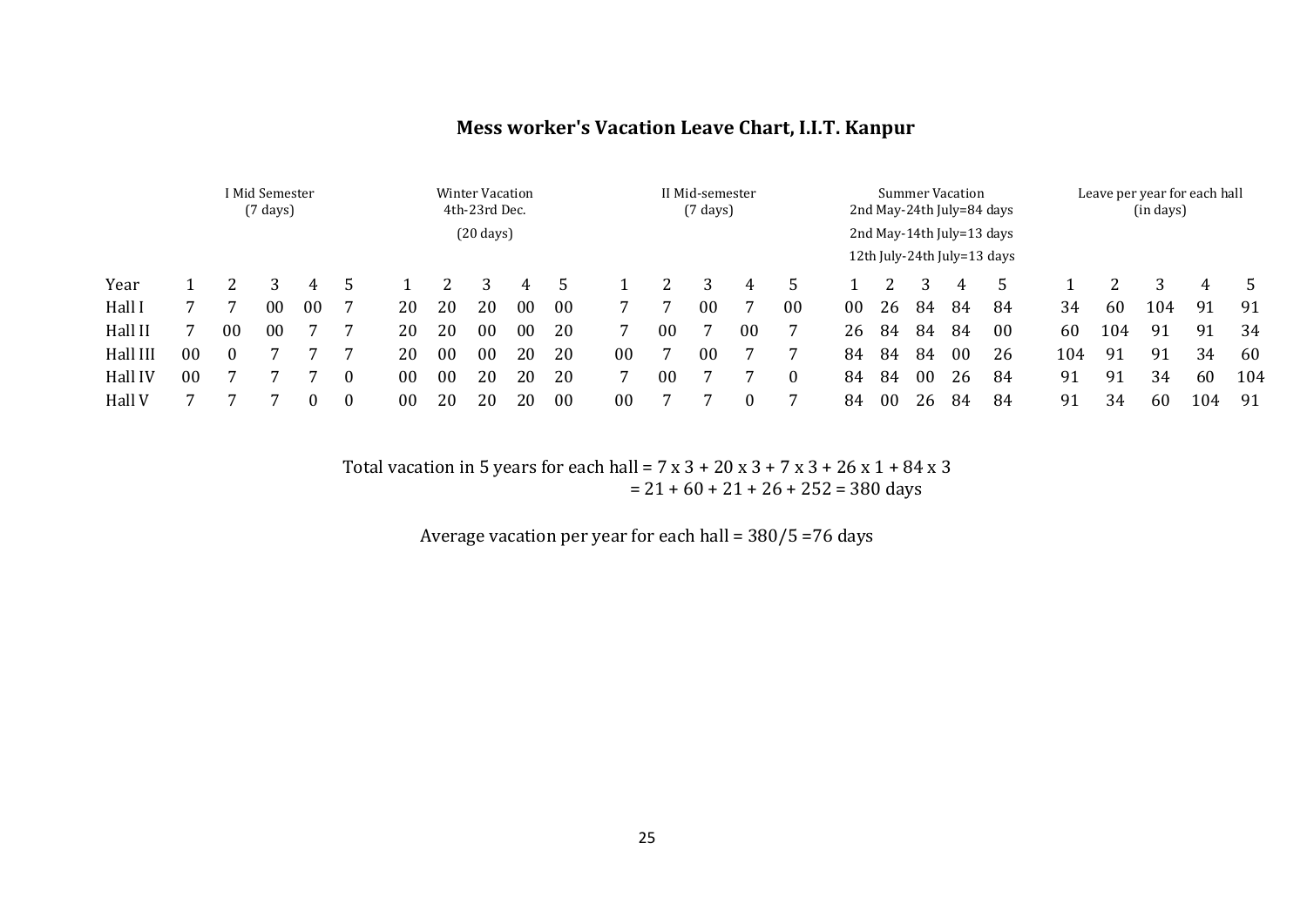# **B IV – Benefits granted by COW not covered by Service Rules**

a. 75% of D. A. to Attendants and 90% of DA to Mess Manager and Asstt Mess Managers were provided in the agreement dated 25.2.1975. Full DA is paid from 1980. Average benefit is around Rs. 154/-.

b. In place of CCA and HRA food at no cost was provided in the rules and only Rs. 2.50 per day were being paid when the messes were closed. Payment of CCA and HRA is being made in full from 1980and Food Cost is deducted only when mess is running. At present payment of CCA and HRA on average is Rs. 325/- and the Food Cost is Rs. 169/-. Thus there is a benefit of Rs. 156/- p. m.

c. Retirement Benefits: CPF as per schedule C of the Statues was applicable which has been extended to CPF- cum- Gratuity. This was approved from July 1986. The extension of Pension Scheme is in process and will be implemented very soon.

d. Festival Advance: The benefit of Festival is being given from the year 1981-82.

e. Housing: No housing facility was committed. Eighteen Type IA and Type III Servants Quarters have been provided. More are likely to follow.

f. Leave on Medical Grounds: The mess employees are also being given this leave from 1st January 1985.

g. Food Cost: Food cost was being deducted for the entire period when the mess was running. As per circular dated 26.5.1988 and 19.9.1988, food cost is not deducted for the period of C. L. or leave on medical grounds if a copy of leave application is submitted prior to availing the leave.

h. Family Planning Incentive: Family planning Incentives are being given since October 1987.

I. Assessment: Assessment of mess staff has been done up to September 1986 as for the Institute employees.

J. VSI Scheme: VSI Scheme applicable to Institute employees was extended to mess employees in 1984.

K. Tuition Fee: Reimbursement of tuition fee at par with Institute employees was introduced in 1984.

L. Medical Reimbursement of less than Rs. 50/- : Quick Medical reimbursement has been introduced.

i. Group Insurance Scheme

ii. LIC deduction from Salary

iii. Credit Scheme of Lal Imli.